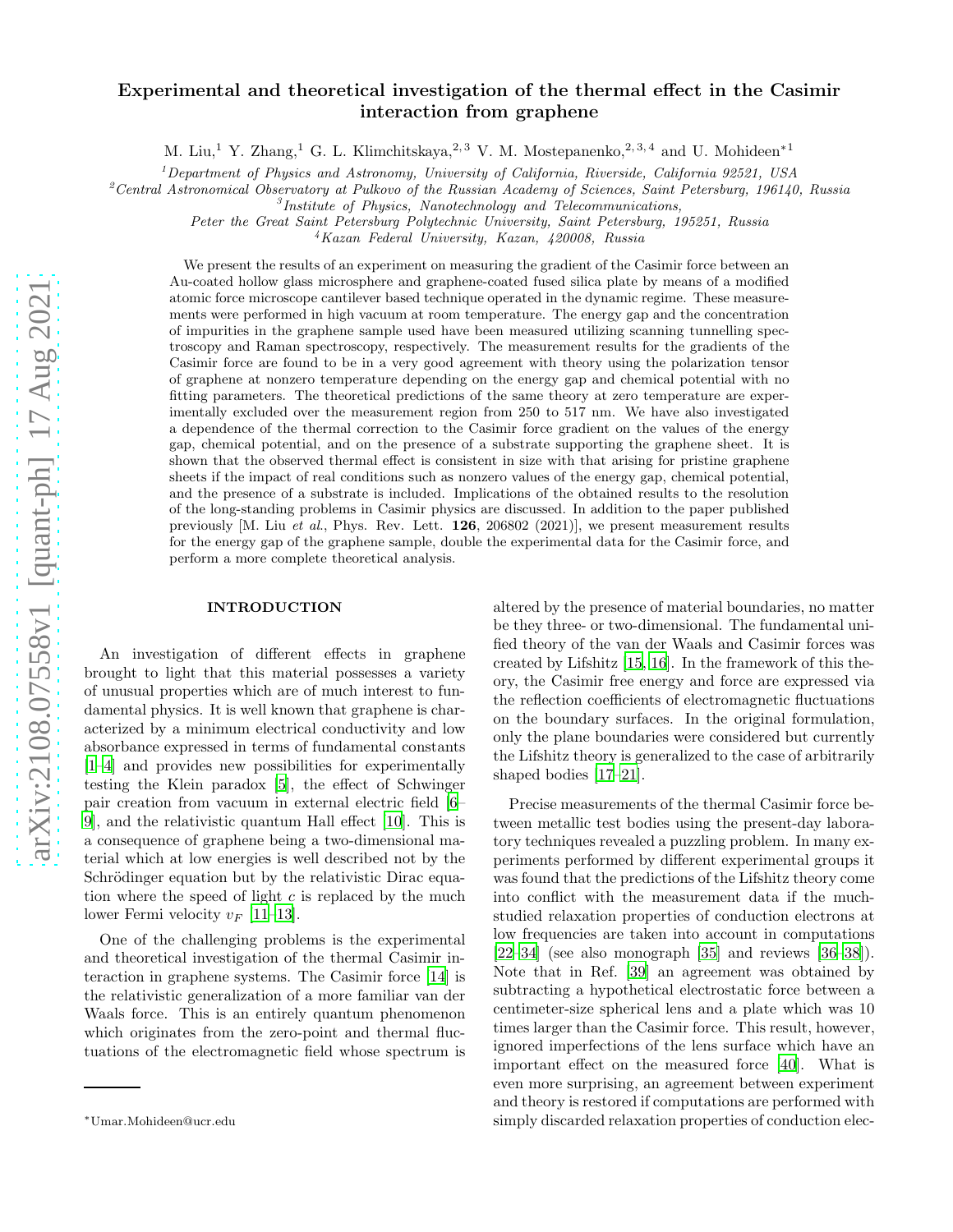trons [\[22](#page-16-11)[–38](#page-16-15)]. Specifically, experiments using magnetic metal surfaces [\[27](#page-16-17)[–29\]](#page-16-18) and isoelectronic difference force measurements [\[30\]](#page-16-19) have reconfirmed this conclusion with an extraordinary precision.

It should be emphasized that the reflection coefficients used in the standard Lifshitz theory are expressed via the dielectric permittivities of boundary materials which in turn are found from the available optical data for the complex index of refraction [\[41](#page-17-1)] extrapolated down to zero frequency. The best known method for extrapolation is by means of the Drude model. Under certain assumptions, this model can be derived from Boltzmann transport theory or the Kubo formula and finds full verification in the area of electromagnetic phenomena other than the Casimir effect [\[42\]](#page-17-2). The Drude model takes proper account of the relaxation properties of conduction electrons in metals by means of the temperaturedependent relaxation parameter. However, the Lifshitz theory using the Drude model predicts a relatively large thermal effect in the Casimir force at short separation distances [\[43](#page-17-3)] which was excluded by the experiments mentioned above.

Graphene provides great advantages for the resolution of this problem. The point is that at energies below a few electron volts characteristic for the Casimir force at separations exceeding 100 nm graphene can be considered in the framework of the Dirac model as a set of massless or very light electronic quasiparticles. The response function of such a simple system to the electromagnetic field can be found on the basis of the first principles of quantum electrodynamics at nonzero temperature without resort either to phenomenological approaches or simplified models.

There is an extensive literature on the theory of the Casimir interaction in graphene systems using the Kubo formalism, density-density correlation functions, twodimensional Drude and other models [\[44](#page-17-4)[–61\]](#page-17-5). Specifically, using the formalism of correlation functions in the random phase approximation, which is ultimately equivalent to the Lifshitz theory, Gómez-Santos predicted a large thermal effect in the Casimir interaction between two parallel graphene sheets even at separations of tens of nanometers at room temperature [\[45\]](#page-17-6). This prediction relates to an order of magnitude shorter separations compared to the thermal effect between metallic plates predicted using the Drude model which was already excluded experimentally [\[22](#page-16-11)[–38\]](#page-16-15).

The question arises on whether or not an unusually big thermal effect exists for graphene. This question should be answered both theoretically and experimentally. Rigorous theoretical description of the Casimir interaction in graphene systems is based on the Lifshitz theory supplemented by the response function of graphene to quantum fluctuations. The latter is given by the polarization tensor of graphene which can be found in the framework of the Dirac model (see, e.g., Ref. [\[62](#page-17-7)]).

Real graphene sheets are characterized by some value of the chemical potential, which depends on the concentration of impurities, and of the energy gap which is caused by structural defects, impurities, interelectron interactions and the presence of a substrate [\[12,](#page-16-20) [13](#page-16-5)]. The exact polarization tensor of graphene at zero temperature was found in Ref. [\[63\]](#page-17-8) and at nonzero temperature in Ref. [\[64\]](#page-17-9) (the latter results are valid only at the pure imaginary Matsubara frequencies). The exact expressions for the polarization tensor of gapped graphene valid over the entire plane of complex frequencies, including the real frequency axis, was found in Ref. [\[65](#page-17-10)] and generalized for the case of nonzero chemical potential in Ref. [\[66\]](#page-17-11).

The formalism of the polarization tensor was used to investigate the thermal Casimir and Casimir-Polder forces in graphene systems [\[67](#page-17-12)[–80](#page-18-0)]. Specifically, in Ref. [\[69\]](#page-17-13) it was shown that the polarization tensor leads to more exact results than several phenomenological approaches used in the literature. According to the results of Ref. [\[76\]](#page-17-14), the formalisms of the polarization tensor and of the density-density correlation functions are eventually equivalent. In fact, from the exact components of the polarization tensor it has been possible to find the respective density-density correlation functions at nonzero temperature which were not known until then. Most importantly, calculations using the polarization tensor confirmed [\[69,](#page-17-13) [77](#page-17-15)] the prediction of an unusually big thermal effect in the Casimir force from graphene at short separations [\[45\]](#page-17-6). Thus, an experimental discovery of this interesting effect has assumed great importance for both fields of graphene and Casimir research.

The first experiment on measuring the Casimir force between an Au-coated sphere and a graphene-coated  $SiO<sub>2</sub>$  film deposited on a Si substrate was performed using an atomic force microscope based technique operated in the dynamic regime [\[81](#page-18-1)]. The measurement results were found in good agreement with theory using the polariza-tion tensor of graphene [\[82\]](#page-18-2). Because of the thin  $SiO<sub>2</sub>$ film used, it was not possible, however, to separate the unusual thermal effect from the total force gradient. According to Ref. [\[74](#page-17-16)], observation of the thermal effect from graphene would become possible by increasing the thickness of an underlying  $SiO<sub>2</sub>$  film.

Using this approach, the thermal Casimir interaction from graphene was recently measured in the configuration of an Au-coated sphere and a graphene sheet deposited on thick  $SiO<sub>2</sub>$  substrate [\[83](#page-18-3)]. The measured gradients of the thermal Casimir force were found to be in a very good agreement with theoretical predictions calculated using the polarization tensor accounting for the chemical potential of graphene determined by means of Raman spectroscopy. An estimated range of the energy gap values was included as a part of the theoretical error. By comparing with respective theoretical results at zero temperature, an unusual thermal effect from graphene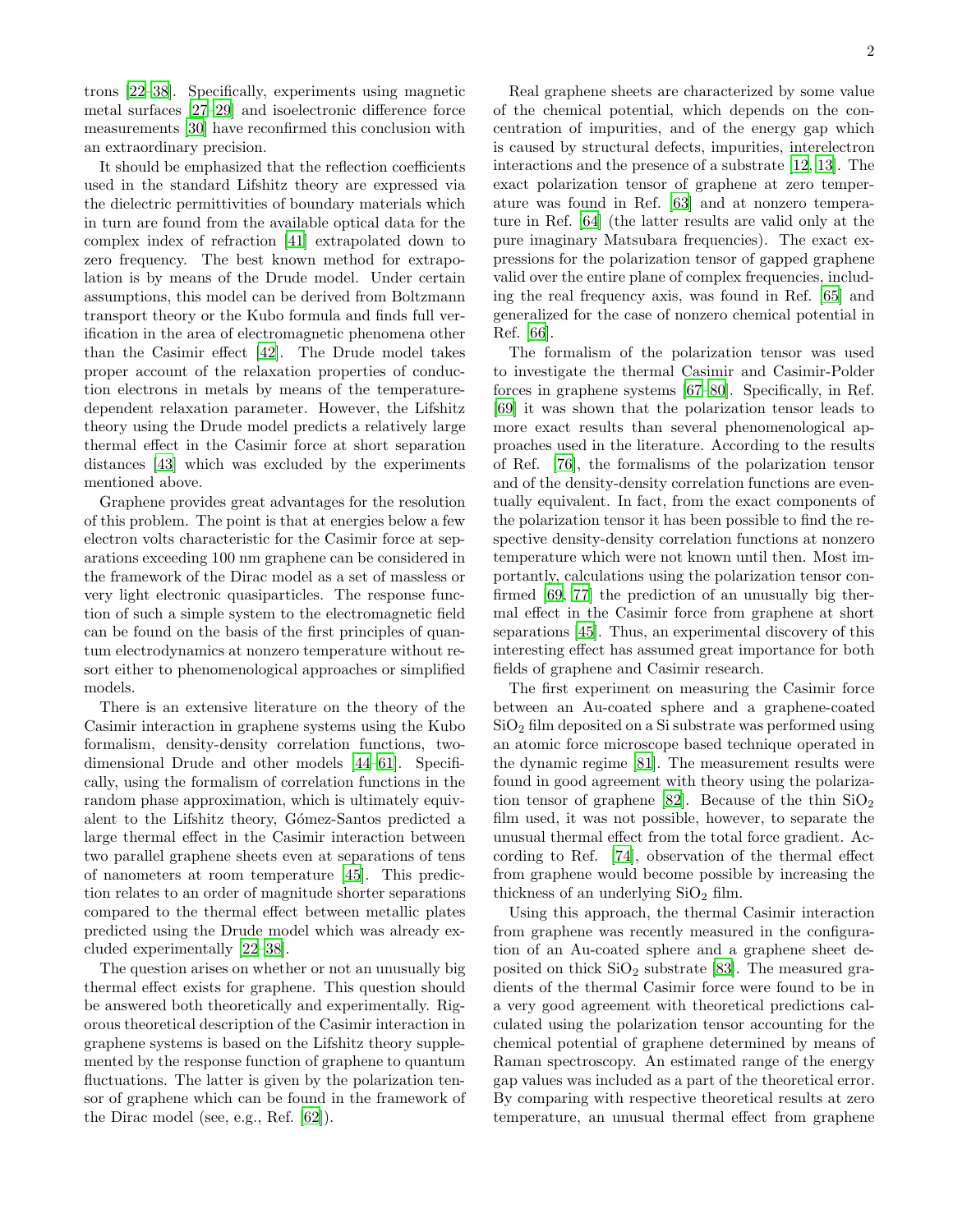was reliably demonstrated over the separation region between a sphere and a graphene sheet from 250 to 590 nm at room temperature.

In this paper, we present additional experimental information and a more complete theoretical analysis regarding the experiment on measuring the thermal Casimir interaction from graphene. While the conclusions made in Ref. [\[83\]](#page-18-3) were based on one measurement set consisting of 21 runs with a step in separation distances of 1 nm, we have now performed the second measurement set and made an averaging procedure over a more representative wealth of evidence which includes 42 runs. Another important innovation is that the value of the energy gap for a graphene sample used in the experiment was measured by means of scanning tunneling spectroscopy. As a result, it has been possible to compute the theoretical force gradients using the polarization tensor with the definite values of both the chemical potential and the energy gap of graphene rather than include an estimated range of the energy gap values in the theoretical error as was done in Ref. [\[83\]](#page-18-3). Although the measured value of the energy gap turned out to be somewhat outside the range estimated in Ref. [\[83\]](#page-18-3), we have clearly confirmed the presence of an unusual thermal effect in the graphene sample used within the separation region from 250 to 517 nm.

On the theoretical side, we have performed calculations elucidating the physical nature of the unusually big thermal effect in the Casimir interaction from graphene at short separations and its dependence on the chemical potential, energy gap and the presence of a substrate for real graphene samples. The case of a pristine graphene was also considered. A comparison between experiment and theory was made on the basis of first principles of quantum electrodynamics at nonzero temperature with no fitting parameters and a very good agreement was demonstrated. Implications of the obtained results to a long-standing problem of the thermal Casimir force between metallic test bodies are discussed.

The paper is organized as follows. In Sec. II, we consider the experimental procedures used for measuring the gradient of the Casimir force between an Au-coated sphere and a graphene-coated  $SiO<sub>2</sub>$  substrate. Section III describes measurements of the impurity concentration and energy gap in the experimental graphene sample. In Sec. IV, theory of the Casimir interaction using the polarization tensor of graphene is briefly considered in application to the experimental configuration. In Sec. V, we calculate the magnitude of the unusually big thermal effect in different graphene systems and elucidate its physical nature. Section VI contains the comparison between experiment and theory. In Sec. VII, the reader will find our conclusions and a discussion of the obtained results and their implications.

### MEASURING THE CASIMIR FORCE GRADIENT FROM GRAPHENE USING A CUSTOM ATOMIC FORCE MICROSCOPE CANTILEVER BASED SETUP IN THE DYNAMIC REGIME

Measurements of the gradient of the Casimir force between an Au-coated hollow glass microsphere and a graphene-coated fused silica glass  $(SiO<sub>2</sub>)$  plate have been performed by means of a custom built atomic force microscope (AFM) cantilever based technique operated in the dynamic regime at a temperature  $T = 294.0 \pm 0.5$  K in high vacuum below  $9 \times 10^{-9}$  Torr. Similar setups have already been used in previous experiments on measuring the gradient of the Casimir force between metallic surfaces [\[26](#page-16-21)[–29](#page-16-18), [31](#page-16-22)[–33](#page-16-23)] (the schematic can be found in Fig. 1 of Ref. [\[33\]](#page-16-23) but here the UV- and Ar-ion cleaning is not used to avoid damaging the graphene sheet). Below we consider only the most important novel features connected with the use of graphene sample.

The main test body in this experiment was made from a large-area graphene sheet which was chemical vapor deposition grown on a Cu foil [\[84](#page-18-4)]. This sheet was transferred onto a polished JGS2 grade fused silica double side optically polished substrate of 10 cm diameter and 0.05 cm thickness [\[85\]](#page-18-5). This was made through an electrochemical delamination procedure [\[84](#page-18-4), [86](#page-18-6)]. Then a  $1 \times 1$  cm<sup>2</sup> piece of the graphene-coated fused silica substrate was cut from the entire sample and used as the test body in measuring the force gradient. After the force gradient measurements have been performed, the rms roughness of the graphene sheet on a fused silica substrate was measured to be  $\delta_g = 1.5 \pm 0.1$  nm by means of an AFM. This is used in Sec. VI for comparison between experiment and theory.

The second test body is an Au-coated hollow glass microsphere with the diameter  $2R = 120.7 \pm 0.1 \mu$ m measured by means of a scanning electron microscope. In doing so the thickness of Au coating was measured to be  $120 \pm 3$  nm using an AFM. After the experiment was completed, the rms roughness of the Au coating on the sphere  $\delta_s = 0.9 \pm 0.1$  nm was measured by means of an AFM.

A hollow glass microsphere is attached to the end of an Au-coated tipless AFM cantilever using silver epoxy and then coated with Au [\[87\]](#page-18-7). Before attaching the sphere and Au coating, the cantilever spring constant was reduced through chemical etching (see Ref. [\[33\]](#page-16-23) for details). As a result, the corresponding resonant frequency of the cantilever was decreased from  $5.7579 \times 10^4$ to  $3.5286 \times 10^4$  rad/s by etching in 60% potassium hydroxide solution at 75◦C with stirring for 100 s. Note also that prior to etching the cantilever was washed in a buffered oxide etch solution and deionized water for 1 min each. After the Au coating, the resonant frequency of the complete cantilever-sphere system in vacuum was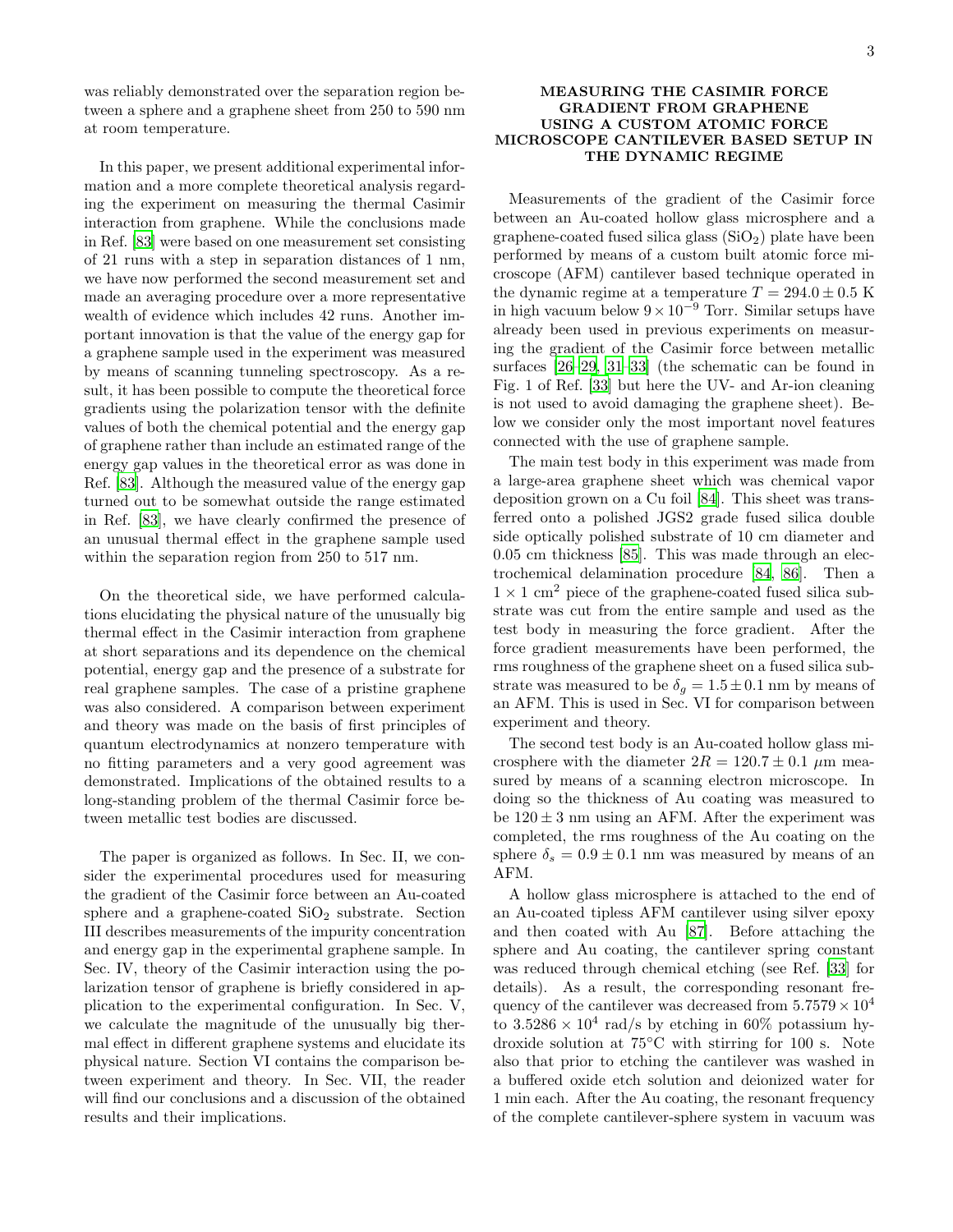measured to be  $\omega_0 = 6.1581 \times 10^3$  rad/s.

The vacuum chamber containing the cantilever-sphere system and graphene sample on a fused silica substrate was pumped using an oil free scroll pump and then followed by a turbo pump connected in series, and finally an ion pump for further pressure reduction. During the force measurements, only the ion pump was used thereby reducing the mechanical vibrations (see Refs. [\[26,](#page-16-21) [31](#page-16-22)[–33\]](#page-16-23) for details). In the dynamic measurement regime used, the cantilever with the attached sphere was set to oscillate above the graphene plane. The oscillation frequency of the cantilever and movement of the graphene sample were monitored by two fiber interferometers with laser light sources of 1550 and 500.1 nm wavelength, respectively. Small changes in the separation distance between sphere and graphene due to mechanical drift during the measurement were monitored and corrected as described in Refs. [\[26,](#page-16-21) [32,](#page-16-24) [33](#page-16-23)]. The frequency shifts of the cantilever oscillation induced by any external force (electric or Casimir) were recorded using a phase lock loop (PLL) [\[26](#page-16-21)]. In order to stay in the linear regime, the oscillation amplitude of the cantilever was maintained at 10 nm, and the resolution of the PLL was measured to be 55.3 mrad/s.

The total force acting on the sphere is given by

<span id="page-3-0"></span>
$$
F_{\text{tot}}(a, T) = F_{\text{el}}(a) + F(a, T). \tag{1}
$$

Here,  $F_{el}$  is the electric force caused by the constant voltages  $V_i$  applied to the graphene sheet using ohmic contacts while the sphere remains grounded and by the residual potential difference  $V_0$ ,  $F(a,T)$  is the Casimir force, a is the separation distance between the sphere and graphene sheet, and  $T$  is the temperature.

Under the influence of an external force [\(1\)](#page-3-0) the resonant frequency  $\omega_0$  of the cantilever-sphere system is modified to  $\omega_r(a,T)$  and the frequency shift

<span id="page-3-1"></span>
$$
\Delta \omega(a, T) = \omega_r(a, T) - \omega_0 \tag{2}
$$

was recorded by the PLL at every 0.14 nm while the graphene-coated fused silica plate was moved by the piezo actuator toward the sphere starting at the maximum separation. Using interpolation, the values of  $\Delta\omega$  can be recalculated with a step of 1 nm. We recall that all measurements were performed at constant  $T = 294$  K. The argument T in the Casimir force is discussed during comparison with the theory in Secs. IV–VI.

In the linear regime the frequency shift [\(2\)](#page-3-1) is given by [\[26,](#page-16-21) [88\]](#page-18-8)

<span id="page-3-2"></span>
$$
\Delta \omega(a,T) = -CF'_{\text{tot}}(a,T) = -CF'_{\text{el}}(a) - CF'(a,T). \tag{3}
$$

Here, the calibration constant  $C = \omega_0/(2k)$ , k is the spring constant of the cantilever, and the gradient of the electrostatic force in a sphere-plate geometry is given by [\[26,](#page-16-21) [35\]](#page-16-13)

<span id="page-3-3"></span>
$$
F'_{el}(a) = X'(a, R)(V_i - V_0)^2,
$$
\n
$$
X'(a, R) = \frac{2\pi\epsilon_0}{\sqrt{a(2R + a)}} \sum_{n=1}^{\infty} \operatorname{csch}(n\tau) \left\{ n \coth(n\tau) \right\}
$$
\n
$$
\times [n \coth(n\tau) - \coth \tau] - \operatorname{csch}^2 \tau + n^2 \operatorname{csch}^2(n\tau) \left\},
$$
\n(4)

where  $\cos \tau \equiv 1 + a/R$ ,  $\epsilon_0$  is the permittivity of vacuum, and the absolute separations between the zero levels of roughness on the sphere and graphene surfaces are determined from

$$
a = z_{\text{piezo}} + z_0,\tag{5}
$$

where  $z_{\text{piezo}}$  is the distance moved by the graphenecoated plate and  $z_0$  is the closest separation between this plate and the sphere.

As a result, the gradients of the Casimir force can be expressed using Eq. [\(3\)](#page-3-2) via the measured frequency shift

<span id="page-3-5"></span>
$$
F'(a,T) = -\frac{1}{C}\Delta\omega(a,T) - F'_{\text{el}}(a),\tag{6}
$$

where all the necessary parameters,  $C$ ,  $z_0$ , and  $V_0$  are determined by means of electrostatic calibration which is performed simultaneously with measurements of the frequency shifts (see Refs. [\[26](#page-16-21), [35](#page-16-13)] for details).

For this purpose, in the first measurement set reported in Ref. [\[83\]](#page-18-3), ten different voltages from 0.083 V to 0.183 V with a step 0.01 V but with exception of 0.133 V and 11 voltages equal to 0.133 V were applied to the graphene sheet. At each separation a between the graphene-coated plate and the sphere 21 values of the frequency shift  $\Delta\omega$ were measured and the value of V giving the maximum in the parabolic dependence of  $\Delta\omega$  on  $V_i$  in Eqs. [\(3\)](#page-3-2) and [\(4\)](#page-3-3), determining the value of  $V_0$ , was found with the help of a  $\chi^2$ -fitting procedure. Using the same fit, from the curvature of the parabola mentioned above we have determined the values of  $z_0$  and C. In Fig. [1\(](#page-3-4)a) taken from Ref. [\[83](#page-18-3)]



<span id="page-3-4"></span>FIG. 1: The residual potential difference between an Aucoated sphere and a graphene-coated fused silica plate is shown by the dots as a function of separation (a) for the first and (b) for the second measurement sets.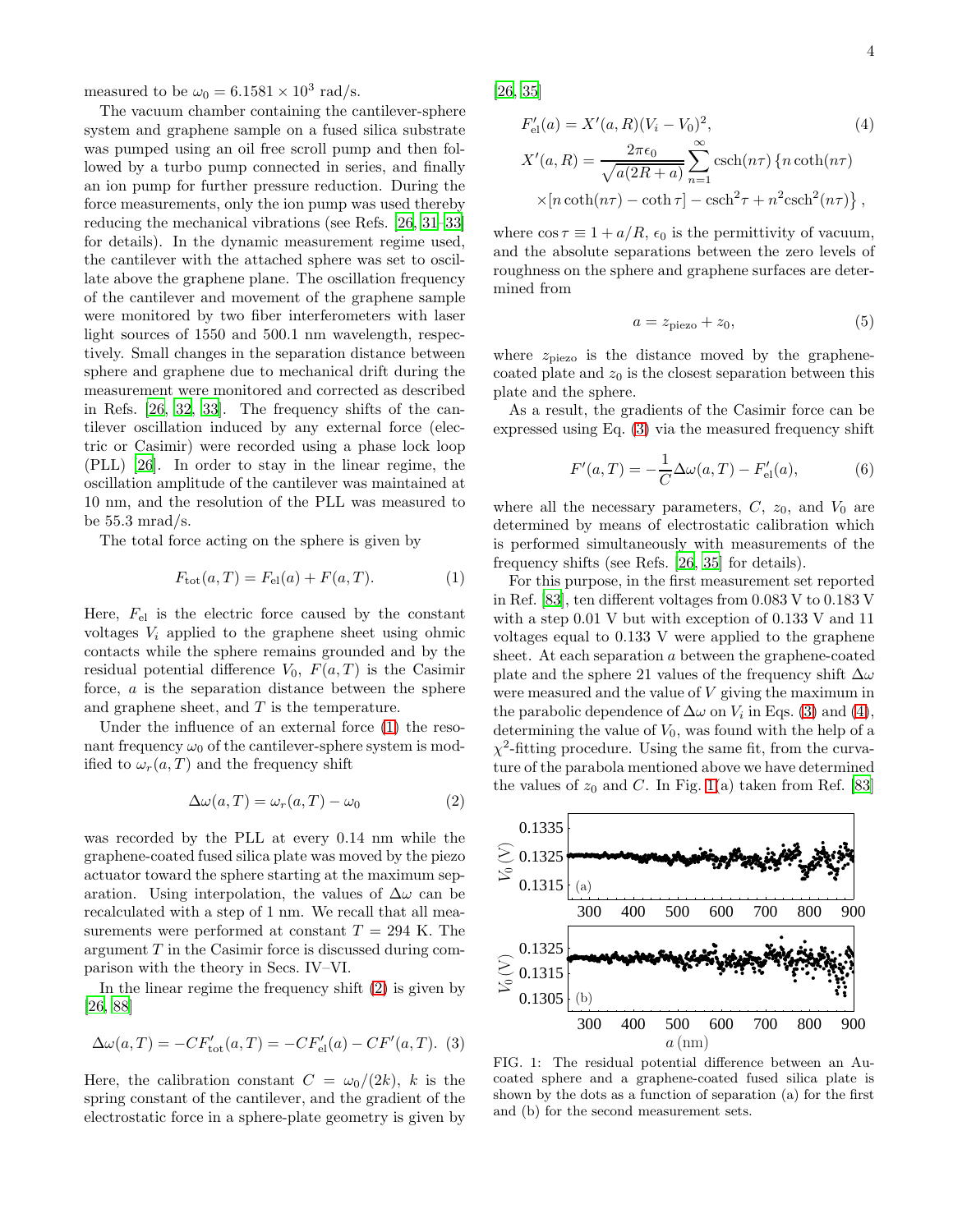the obtained values of  $V_0$  are shown as the function of separation between a sphere and a graphene-coated plate for the first measurement set. To check that the obtained values of  $V_0$  do not depend on separation, we have performed the best fit of  $V_0$  to the straight line  $V_0 = d + \theta a$ , where *a* is measured in nanometers, and found that  $d^{(1)} = 0.1326$  V and  $\theta^{(1)} = -2.73 \times 10^{-7}$  V/nm [\[83\]](#page-18-3). This demonstrates an independence of  $V_0$  on  $\alpha$  in this set of measurements up to a high precision. The mean value of  $V_0$  in the first measurement set was  $V_0^{(1)} = 0.1324$  V.

In a similar way, the values of  $z_0$  and C were determined from the fitting procedure at each separation and found to be separation-independent leading to the mean values  $z_0^{(1)} = 236.9 \pm 0.6$  nm and  $C^{(1)} = (4.599 \pm 0.003) \times$  $10^5$  s/kg.

As mentioned above, at each separation the frequency shift  $\Delta\omega$  was measured for 21 times with different applied voltages. The respective experimental values of the gradient of the Casimir force were calculated by Eq. [\(6\)](#page-3-5) and their mean values  $F'_{(1)}(a,T)$  were found with a step of 1 nm. The random errors of these mean values were determined at the 67% confidence level. The systematic errors, which are mostly caused by the errors in measuring the frequency shift indicated above, were combined in quadrature with the random errors resulting in the total experimental errors of the first measurement set  $\Delta_{\text{expt}}^{(1)}F'(a,T)$ . The error in measuring the absolute separations was found to be  $\Delta a = 0.6$  nm.

In addition to the first measurement set reported in Ref. [\[83\]](#page-18-3), second set of measurements was performed with the same graphene sample, applied voltages and using the same experimental procedures. This resulted in values of the residual potential difference shown in Fig. [1\(](#page-3-4)b) as a function of separation. The best fit of these values to straight line results in  $d^{(2)} = 0.1322$  V and  $\theta^{(2)} = -3.41 \times 10^{-7} \text{ V/mm}$ . The obtained parameters are only slightly different from those in the first set of measurements and again demonstrate an independence of the residual potential difference on separation. In the second measurement set the mean value of  $V_0$  was determined to be  $V_0^{(2)} = 0.1320$  V.

The values of the separation on contact and the calibration constant in the second measurement set were also found to be independent of separation resulting in the following mean values:  $z_0^{(2)} = 238.8 \pm 0.5$  nm and  $C^{(2)} = (4.712 \pm 0.003) \times 10^5$  s/kg.

The independence of the residual potential difference on the sphere-graphene separation in both measurement sets confirms that in this experiment performed in high vacuum the role of patch potentials on an Au-coated sphere and of spurious electrostatic interactions induced by charges on the  $SiO<sub>2</sub>$  substrate supporting graphene is negligibly small for the separations reported here. Similar situation holds for the experiments [\[22](#page-16-11)[–34](#page-16-12)] performed

in high vacuum with two Au or Ni-coated test bodies where a smallness of the electrostatic effects was confirmed by independent measurements employing Kelvinprobe microscopy [\[89\]](#page-18-9). Note that graphene sheet is connected to a power supply which is a reservoir for compensating charges. As the graphene sheet is a twodimensional conducting layer with high conductivity determined by the very light Dirac quasiparticles, which is connected to a power supply, it effectively screens out the role of possible charges on the  $SiO<sub>2</sub>$  substrate. This is confirmed by the measurements of mean impurity concentration in graphene presented in Sec. III. By contrast, the cases, where the role of patch effects can be relatively large, are considered in the experiments of Ref. [\[90\]](#page-18-10) performed in ambient air with 30% relative humidity.

These results were used to find the experimental values of the gradients of the Casimir force at each separation and their mean  $F'_{(2)}(a,T)$  with a step of 1 nm. Following the same procedure as described above, the total experimental errors in the second measurement set  $\Delta^{(2)}_{\text{expt}}F'(a,T)$  were determined.

In each measurement set, the total experimental error is mostly determined by the systematic error which is almost the same for both sets. In doing so an advantage of using the two sets of measurements is in the decreased impact of possible accidental systematic deviations.

Finally, we have calculated the experimental gradients of the Casimir force,  $F'_{\text{expt}}(a,T)$ , by averaging the mean values obtained in two measurement sets. In a similar way, the total experimental error of the measured gradients,  $\Delta_{\text{expt}} F'(a, T)$ , was obtained by averaging the total experimental errors found in the first and second measurement sets.

The measurement results for  $F'_{\text{expt}}(a,T)$  obtained from the two sets of measurement are shown as crosses in Figs.  $2(a)-2(d)$  over the separation range from 250 to 700 nm. The vertical and horizontal arms of the crosses have the lengths  $2\Delta_{\text{expt}}F'(a,T)$  and  $2\Delta a$ , respectively, determined by the total experimental errors. For visual clarity, we have indicated all data points in Fig.  $2(a)$ , each second data point in Figs.  $2(b)$  and  $2(c)$ , and each third data point in Fig. [2\(](#page-5-0)d). The top and bottom bands indicated in Fig. [2](#page-5-0) refer to the comparison between experiment and theory which is discussed in Sec. VI. Note that the minimum separation distance of 250 nm chosen in the experimental data reported here is typical for measurements of the Casimir force by means of an atomic force microscope in the dynamic mode [\[26](#page-16-21)[–29,](#page-16-18) [31](#page-16-22)[–33\]](#page-16-23). This is done in order do not enter a nonlinear regime of the oscillator system used. On the theoretical side, the relative thermal effect in the Casimir interaction from graphene becomes more sensible just at  $a > 250$  nm (see below in Sec. V, Fig. 6).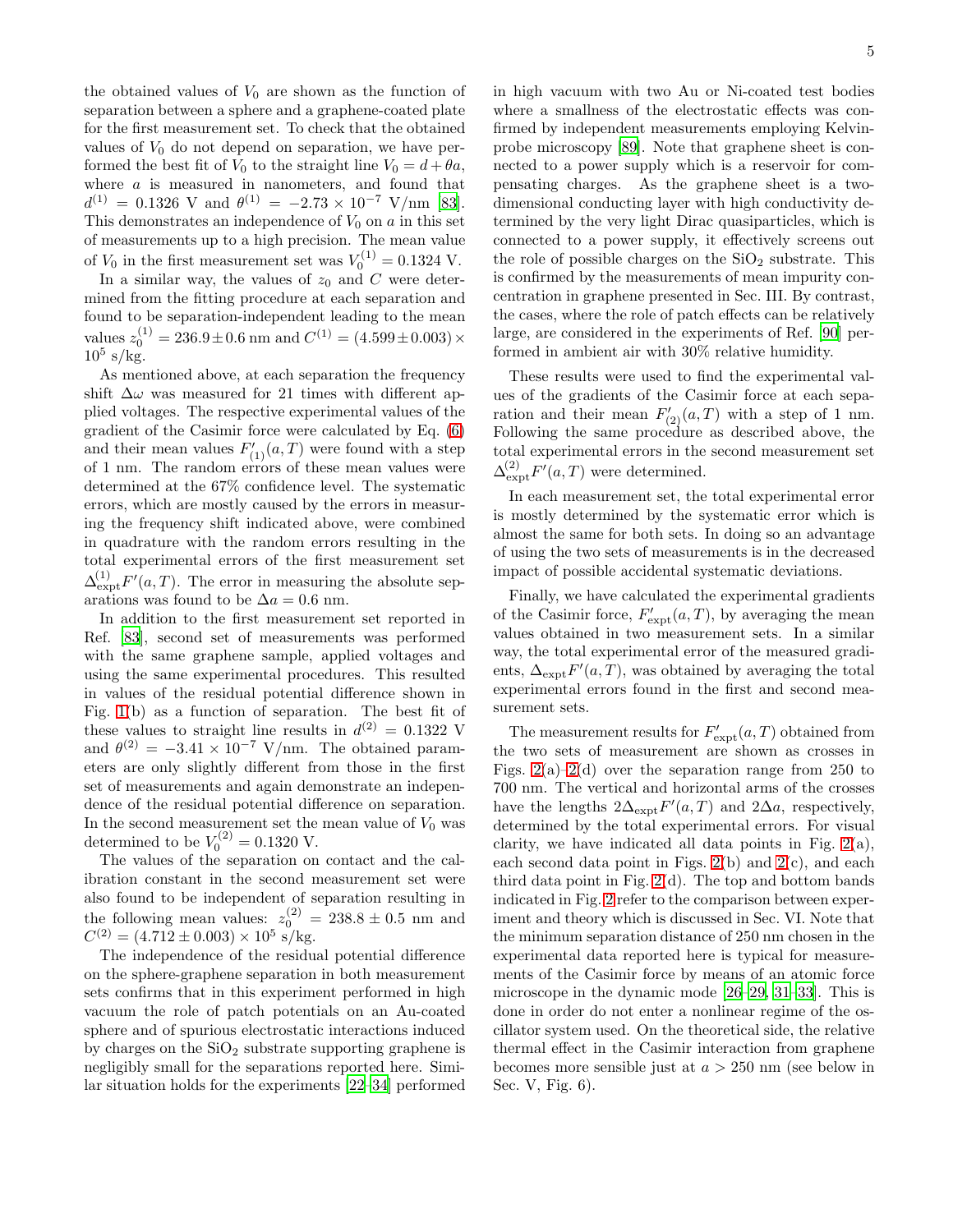

<span id="page-5-0"></span>FIG. 2: The mean gradient of the Casimir force obtained from the two measurement sets is shown by the crosses as a function of separation within four separation intervals. The upper and lower theoretical bands are computed at the laboratory temperature  $T = 294$  K and at  $T = 0$  K, respectively (see the text for further discussion).

# MEASUREMENTS OF THE IMPURITY CONCENTRATION AND ENERGY GAP OF GRAPHENE SHEET DEPOSITED ON A FUSED SILICA SUBSTRATE

It is well known that real graphene sheets are characterized by some small but nonzero mass of electronic quasiparticles which leads to the presence of an energy gap  $\Delta$  in their spectrum [\[12,](#page-16-20) [13](#page-16-5)]. In a similar manner, real graphene samples contain some fraction of impurities and, as a result, are characterized by some nonzero chemical potential  $\mu$  [\[12,](#page-16-20) [13\]](#page-16-5). For a pristine graphene sheets it holds  $\Delta = \mu = 0$ . One should know the values of both the energy gap and chemical potential in order to calculate the response of a graphene sample to electromagnetic fluctuations. Because of this, it is desirable to determine both of them before comparing measurement results of the Casimir interaction in graphene systems with theoretical predictions.

We begin with determining the value of the chemical potential which is caused by the concentration of impurities. The impurity concentration in the graphene sample was determined using Raman spectroscopy after the measurement of the Casimir force gradient. The Raman

spectroscopy was carried out using a Horiba Labram HR 800 system with 532 nm laser excitation (Laser Quantum, 65 mW power). A 100x objective lens with NA  $= 0.9$ , which renders a laser spot size of 0.4  $\mu$ m<sup>2</sup> and corresponding spot diameter of 709 nm was used. The measurements were done at a temperature of 294  $\pm$  0.5 K. The spectrometer used a grating with 600 lines/mm to ensure the spectral range from  $1450 \text{ cm}^{-1}$  to  $2900 \text{ cm}^{-1}$ which includes both G and 2D peaks of graphene. The spectral resolution was maintained at 2 cm<sup>-1</sup> for the precise detection of the G peak blue shift. The spectra were collected at 18 equidistant points on the sample in order to understand the spatial distribution of the impurity concentration. Prior to acquiring the spectra, to ensure that the sample was positioned at the focal plane the signal intensity was maximized by adjusting the focus of the microscope. The spectra collected at each point are the accumulated results over 10 acquisitions with each acquisition spanning over 10 s.

The G-peak spectra were fitted to a Lorenzian to identify the precise location of the peak. The values of the Gpeak were compared to G-peak shifts modified by charge concentration that are reported in Ref. [\[91](#page-18-11)] and the corre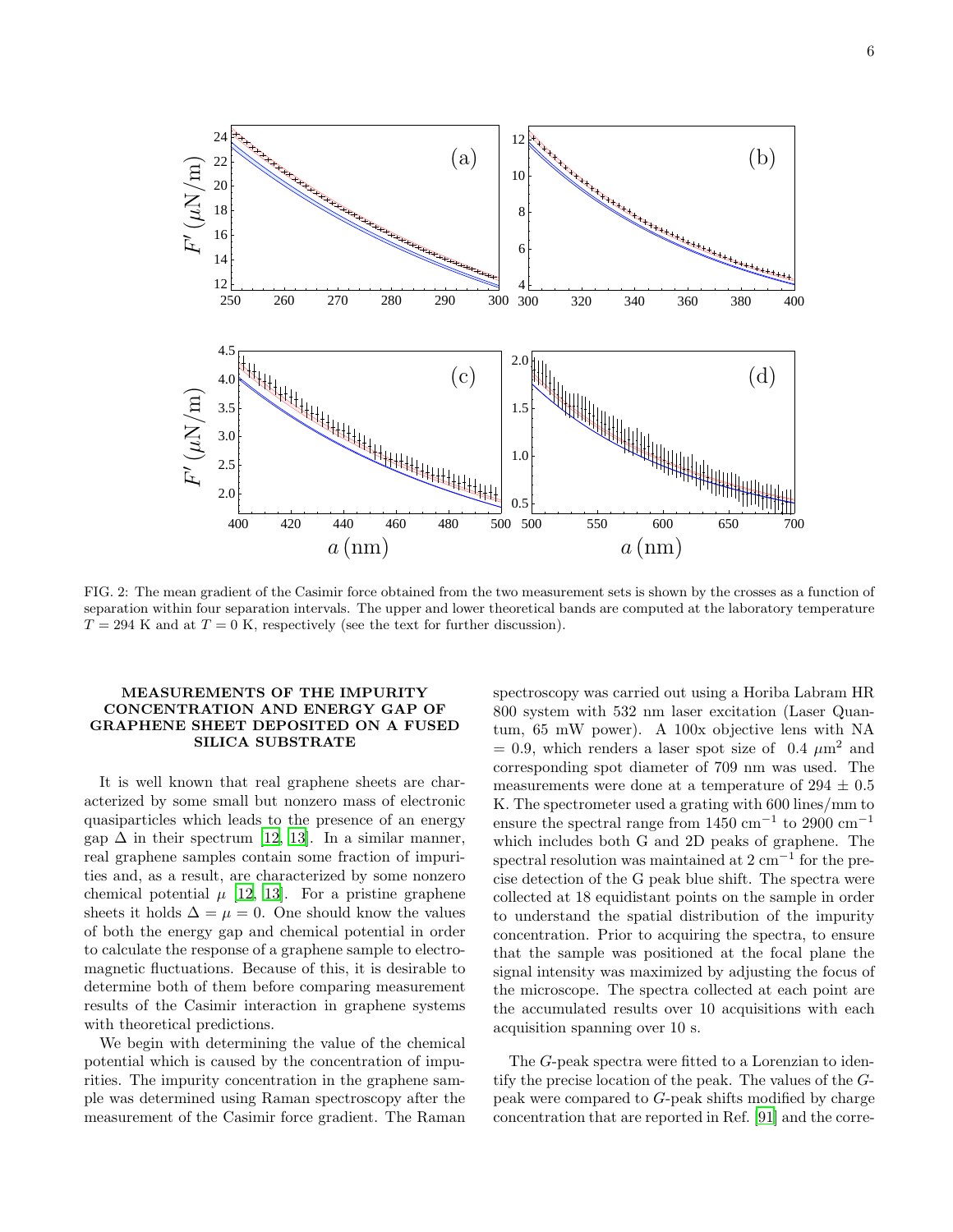sponding impurity concentration was identified as shown in Fig. [3.](#page-6-0) Here, the solid triangles are the data from Ref. [\[91\]](#page-18-11) and the gray solid line is a fit to the data. The measured G peaks are shown by the horizontal lines. The mean value of the impurity concentration from all the measured G peaks is  $\bar{n} = (4.2 \pm 0.3) \times 10^{12} \text{ cm}^{-2}$ , where the random and systematic errors were summed to obtain the maximum possible error. Na is expected to be the dominant impurity type based on the transfer process used [\[86\]](#page-18-6). Figure [4](#page-6-1) presents a spatial distribution of the impurity concentration from Fig. [3](#page-6-0) measured over the area  $0.6 \times 0.8$  cm<sup>2</sup> of the sample. In accordance with Fig. [3,](#page-6-0) the light gray, gray, and dark gray areas in the field of Fig. [4](#page-6-1) correspond to the impurity concentrations varying from  $3 \times 10^{12}$  to  $4 \times 10^{12}$  cm<sup>-2</sup>,  $4 \times 10^{12}$ to  $5 \times 10^{12}$  cm<sup>-2</sup>, and from  $5 \times 10^{12}$  to  $6 \times 10^{12}$  cm<sup>-2</sup>, respectively.

The respective value of the chemical potential of our graphene sample at zero temperature is given by [\[92\]](#page-18-12)

<span id="page-6-2"></span>
$$
\mu = \hbar v_F \sqrt{\pi \bar{n}} = 0.24 \pm 0.01 \text{ eV}, \tag{7}
$$

where the Fermi velocity  $v_F \approx c/300$ . According to Ref. [\[93\]](#page-18-13), due to the relatively large value of the chemical potential, as in Eq. [\(7\)](#page-6-2), it is almost independent on temperature. Because of this, one can use the obtained value [\(7\)](#page-6-2) both at zero and room temperatures.

We proceed now to measurements of the energy gap  $\Delta$ . The energy gap of the graphene mounted on the fused silica was determined using Scanning Tunneling Sprectroscopy (STS) [\[94](#page-18-14)]. The STS measurements were performed using a Nanosurf Nano STM. The probe was fab-



<span id="page-6-0"></span>FIG. 3: The measured G-peak values from Raman spectroscopy compared to the charge concentration in graphene from Ref. [\[91](#page-18-11)]. The solid triangles are the values from Ref. [\[91](#page-18-11)] and the solid gray line is a best fit to the data. The Gpeak values measured at equidistant points on the sample are shown by horizontal lines. The intersection identifies the impurity concentration. The average impurity concentration is shown by the arrow.



<span id="page-6-1"></span>FIG. 4: The impurity concentration measured at different points over the  $0.6 \times 0.8$  cm<sup>2</sup> area of the sample from Fig. [3](#page-6-0) is shown by the light gray, gray, and dark gray regions where it varies from  $3 \times 10^{12}$  to  $4 \times 10^{12}$  cm<sup>-2</sup>,  $4 \times 10^{12}$  to  $5 \times 10^{12}$  cm<sup>-2</sup>, respectively.

ricated by mechanically cutting a Pt-Ir wire, generating a sharp tip. The graphene sample on the fused silica substrate was cut into  $5 \times 5$  mm<sup>2</sup> pieces and mounted onto metal puck holders using a conductive adhesive. Conduction between graphene surfaces and the metal puck was achieved by using the same conductive epoxy.

All experiments were performed in air at  $22 \pm 1^{\circ}$ C. The STM was kept in an enclosed environment on a floating optical table to minimize thermal and vibrational fluctuations. To select an appropriate region free from surface wrinkles and corrugations, rough microscopic scans  $(50 \times 50 \text{ nm}^2 \text{ to } 10 \times 10 \text{ nm}^2)$  of the surface topography were performed prior to spectroscopic measurements. The microscopic scans were performed with a bias voltage of 50 mV and a tunneling current of 1 nA.

The spectroscopic scans were performed in "currentvoltage mode" where the measurement position and tipsample separation distance were checked to be constant by monitoring the initial tunneling current prior to the spectroscopic scans. For the spectroscopic scans the bias voltage was linearly ramped from  $-1.2$  V to 1.2 V over a 100 ms period. As the experiments were carried out at room temperature, experiments at different periods of 10 ms and 50 ms were also tried and verified to lead to similar results. The final spectroscopic scans were all carried out with 100 ms period and the tunneling currents were recorded at 256 equal time intervals during each ramp from  $-1.2$  V to  $+1.2$  V. The experiment was repeated 3–4 times till a reproducible spectrogram was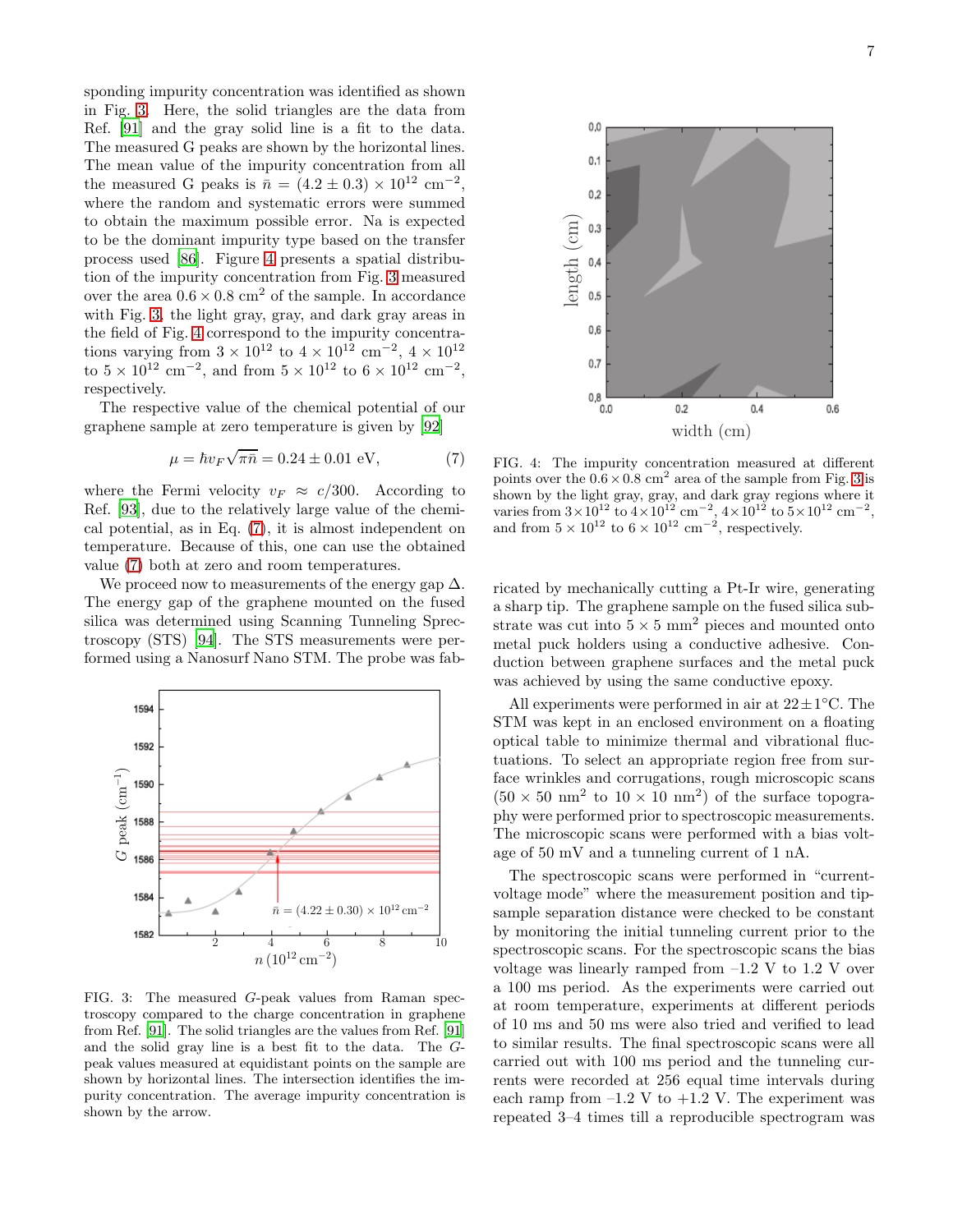obtained. The entire experiment was repeated at 50 different positions on 3 different samples.

From the tunneling current  $I$  as a function of the bias voltage  $V_{\text{bias}}$ , the differential conductance,  $dI/dV_{\text{bias}}$  as a function of the bias voltage was determined. An averaged differential conductance as a function of  $V_{\text{bias}}$  from the 50 different measured spectra obtained from the three different samples is shown in Fig. [5.](#page-7-0) The average minimum value of the differential conductance measured is shown as a horizontal dashed line. A U shaped parabolic dependence of the differential conductance with bias voltage was observed. The V shape differential conductance with bias voltage reported for a pristine graphene at low temperature was not observed due to room temperature measurement as well as the presence of an energy gap from the presence of impurities [\[95,](#page-18-15) [96\]](#page-18-16) and the mechanical strain from the substrate [\[97,](#page-18-17) [98\]](#page-18-18), both of which modify the local density of states.

Previous Raman spectroscopy mapping of charge impurities on the sample (see Fig. [4\)](#page-6-1) shows that the impurity density varies with position leading to variations in the differential conductance at different positions. The substrate induced roughness also leads to similar variations with position [\[97](#page-18-17)[–99\]](#page-18-19). To determine the band edge at negative voltage bias, the differential conductance curve in that region was extrapolated to intersect with the line of minimum  $dI/dV_{bias}$  [\[100](#page-18-20)]. The extrapolation was done using a semilog plot of the differential conductance. Uncertainties in the extrapolation are recorded as uncertainties in the determination of the band edge. This was repeated for the differential conductance curve at the positive bias to identify the band edge in that region. The width of the energy gap was thus determined to be  $\Delta = 0.29 \pm 0.05$  eV using this procedure.

The obtained values of the energy gap and chemical potentials are used in Secs. V and VI where the gradients



<span id="page-7-0"></span>FIG. 5: The average measured differential conductance  $dI/dV_{\text{bias}}$ , measured from the scanning tunneling spectroscopy of the graphene sample as a function of the bias voltage. For clarity the error bars are shown only at every fifth data point. The horizontal dashed line is the minimum average differential conductance measured.

of the Casimir force are computed using the formalism of the polarization tensor.

## THEORY OF THERMAL CASIMIR INTERACTION FROM GRAPHENE USING THE POLARIZATION TENSOR IN THE EXPERIMENTAL CONFIGURATION

As mentioned in Sec. I, there are many theoretical approaches used in the literature for a description of the Casimir interaction in graphene systems. Here, we describe the gradient of the Casimir force in the experimental configuration by means of the Lifshitz theory which is valid for any planar layered structures with appropriately found reflection coefficients. In doing so the response of Au and fused silica to the electromagnetic field is described by their frequency-dependent dielectric permittivities, whereas the response of graphene can be found precisely in the framework of the Dirac model using the polarization tensor in  $(2+1)$ -dimensional space-time. An employment of the Dirac model is fully justified because even at the shortest separation considered in our experiment  $(a = 250 \text{ nm})$  the characteristic energy of the Casimir force  $\hbar\omega_c = \hbar c/(2a) = 0.4$  eV is well within the application region of the Dirac model of graphene (according to recent results it is applicable up to 3 eV [\[101\]](#page-18-21)). Because of this, one need not take into consideration the absorption peak of graphene at  $\lambda = 270$  nm which corresponds to much higher energy  $\hbar \omega = 2\pi \hbar c / \lambda \approx 4.59 \text{ eV}.$ 

Using the proximity force approximation (PFA) [\[35](#page-16-13)] (corresponding error in this experiment is very small and is taken into account below), the gradient of the Casimir force between an Au-coated sphere and a graphenecoated  $SiO<sub>2</sub>$  plate calculated at the laboratory temperature  $T$  takes the form [\[74,](#page-17-16) [77,](#page-17-15) [82\]](#page-18-2)

<span id="page-7-1"></span>
$$
F'(a,T) = 2k_B TR \sum_{l=0}^{\infty} ' \int_0^{\infty} q_l k_{\perp} dk_{\perp}
$$
  
 
$$
\times \sum_{\sigma} [r_{\sigma}^{-1}(i\xi_l, k_{\perp}) R_{\sigma}^{-1}(i\xi_l, k_{\perp}, T) e^{2aq_l} - 1]^{-1}.
$$
 (8)

In this equation,  $k_B$  is the Boltzmann constant, the prime on the first summation sign divides the term with  $l = 0$  by 2,  $k_{\perp}$  is the magnitude of the wave vector projection on a graphene plane, the Matsubara frequencies are  $\xi_l = 2\pi k_B T l/\hbar, q_l = \sqrt{k_\perp^2 + \xi_l^2/c^2}$ , and the summation in  $\sigma$  is over the two polarizations of the electromagnetic field, transverse magnetic ( $\sigma = TM$ ) and transverse electric ( $\sigma = TE$ ).

Now it is necessary to define the reflection coefficients  $r_{\sigma}$  and  $R_{\sigma}$  entering Eq. [\(8\)](#page-7-1). In doing so, taking into account the sufficiently thick Au-coating on the sphere and large thickness of the  $SiO<sub>2</sub>$  plate, the sphere can be considered as all-gold and the plate — as a semispace [\[35\]](#page-16-13). Then, the coefficients  $r_{\sigma}$  on the boundary between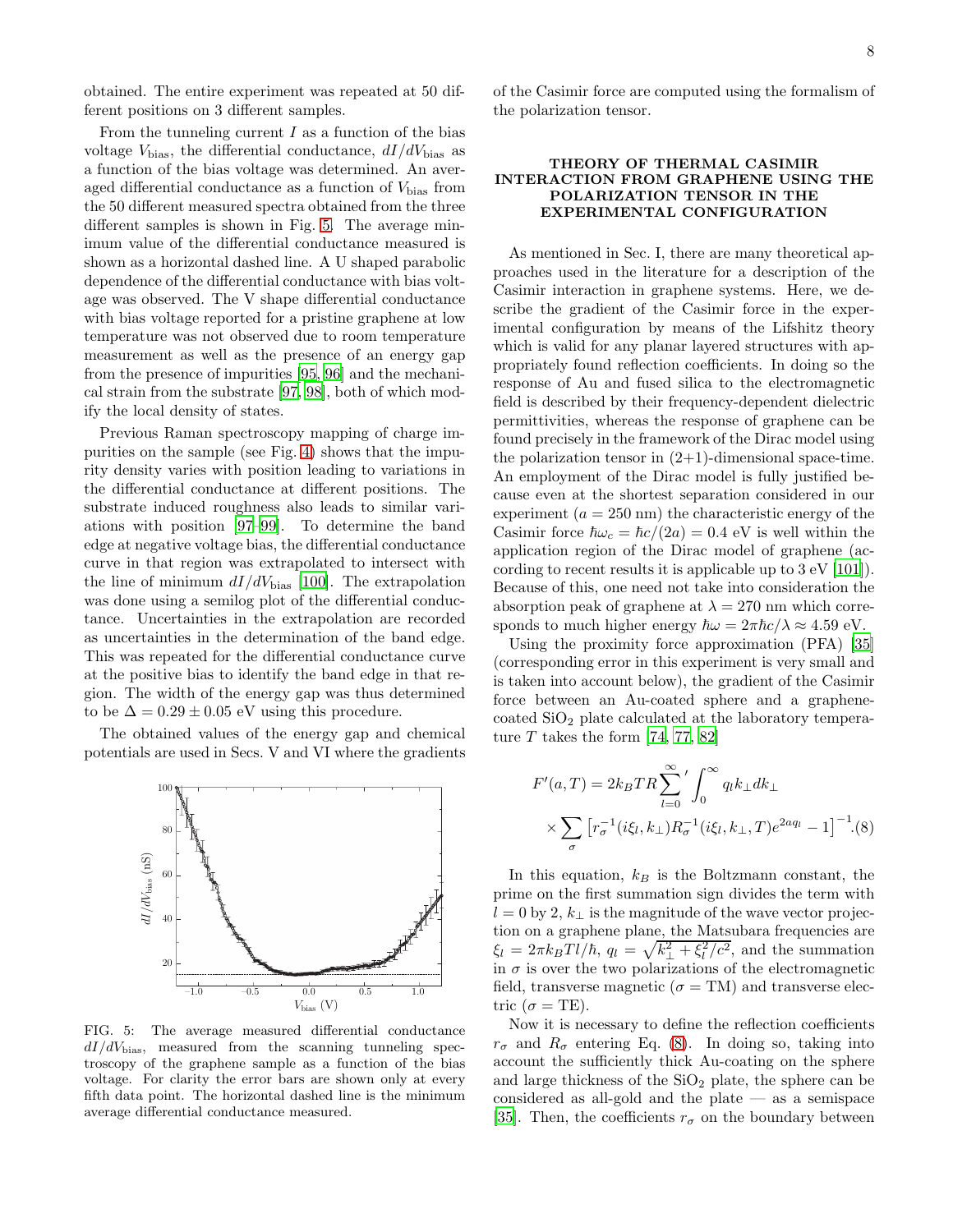Au and vacuum take the standard form [\[35](#page-16-13)[–37](#page-16-25)]

<span id="page-8-4"></span>
$$
r_{\text{TM}}(i\xi_l, k_\perp) = \frac{\varepsilon_l^{(1)} q_l - k_l^{(1)}}{\varepsilon_l^{(1)} q_l + k_l^{(1)}},
$$

$$
r_{\text{TE}}(i\xi_l, k_\perp) = \frac{q_l - k_l^{(1)}}{q_l + k_l^{(1)}},
$$
(9)

where

$$
k_l^{(n)} = k_l^{(n)}(k_\perp) = \sqrt{k_\perp^2 + \varepsilon_l^{(n)} \frac{\xi_l^2}{c^2}} \tag{10}
$$

and  $\varepsilon_l^{(n)} = \varepsilon^{(n)}(i\xi_l)$  are the dielectric permittivities of Au  $(n = 1)$  and  $SiO<sub>2</sub>$   $(n = 2)$  calculated at the pure imaginary Matsubara frequencies.

The reflection coefficients  $R_{\sigma}$  on the boundary between vacuum and graphene-coated plate are more involved because the plate material is described by the dielectric permittivity  $\varepsilon_l^{(2)}$  whereas graphene — by the polarization tensor in  $(2+1)$ -dimensional space-time

$$
\Pi_{\beta\gamma,l} \equiv \Pi_{\beta\gamma}(i\xi_l,k_\perp,T,\Delta,\mu),\tag{11}
$$

where  $\beta$ ,  $\gamma = 0, 1, 2$ . This tensor depends on temperature T and on the energy gap  $\Delta$  and chemical potential  $\mu$ of a graphene sheet. In fact it has only two independent components [\[64](#page-17-9)[–66](#page-17-11)]. It is most convenient to express the reflection coefficients via  $\Pi_{00,l}$  and the following combination of the components  $\Pi_l$  defined as

$$
\Pi_l = k_\perp^2 \Pi_{\beta,\,l}^{\,\beta} - q_l^2 \Pi_{00,l},\tag{12}
$$

where  $\Pi_{\beta, l}^{\beta}$  (the summation in  $\beta$  is implied) is the trace of the polarization tensor.

Using the above notations, the reflection coefficients  $R_{\sigma}$  are given by [\[77,](#page-17-15) [79,](#page-18-22) [82\]](#page-18-2)

<span id="page-8-0"></span>
$$
R_{\text{TM}}(i\xi_l, k_\perp, T) = \frac{\hbar k_\perp^2 \left[\varepsilon_l^{(2)} q_l - k_l^{(2)}\right] + q_l k_l^{(2)} \Pi_{00,l}}{\hbar k_\perp^2 \left[\varepsilon_l^{(2)} q_l + k_l^{(2)}\right] + q_l k_l^{(2)} \Pi_{00,l}},
$$
  
\n
$$
R_{\text{TE}}(i\xi_l, k_\perp, T) = \frac{\hbar k_\perp^2 \left[q_l - k_l^{(2)}\right] - \Pi_l}{\hbar k_\perp^2 \left[q_l + k_l^{(2)}\right] + \Pi_l}.
$$
\n(13)

To calculate the gradient of the Casimir force using Eqs.  $(8)$ – $(13)$  one needs to have the values of the dielectric permittivities  $\varepsilon_l^{(n)}$  $\prod_{l}^{(h)}$  and of the quantities  $\Pi_{00,l}$  and  $\Pi_{l}$ as input information. As mentioned in Sec. I, the quantities  $\varepsilon_l^{(n)}$  $\binom{n}{l}$  are obtained from the measured optical data for the complex index of refraction [\[41\]](#page-17-1). In the case of one test body coated with a graphene sheet the reflection coefficient  $R_{\text{TE}}(0, k_{\perp}, T)$  turns out to be very small. Because of this, the gradients of the Casimir force calculated by Eqs.  $(8)$ – $(13)$  are almost independent of the type of extrapolation of the optical data to zero frequency discussed in Sec. I. Therefore, one can safely employ the values of  $\varepsilon_l^{(n)}$  $\binom{n}{l}$  available in the literature [\[35–](#page-16-13)[37\]](#page-16-25) obtained

using any extrapolation (i.e., taking into account or disregarding the relaxation properties of conduction electrons) leading to coinciding results. This gives the possibility to consider the reflection coefficients  $r_{\sigma}$  as independent of  $T$ .

The quantities  $\Pi_{00,l}$  and  $\Pi_l$  are conveniently presented as the sums of two contributions

<span id="page-8-1"></span>
$$
\Pi_{00,l} = \Pi_{00,l}^{(0)} + \Pi_{00,l}^{(1)}, \quad \Pi_l = \Pi_l^{(0)} + \Pi_l^{(1)}.
$$
 (14)

The first terms on the right-hand sides of these equations are related to the polarization tensor of an undoped graphene with  $\mu = 0$ , arbitrary value of the energy gap  $\Delta$ , at zero temperature  $T = 0$ , but calculated at the pure imaginary Matsubara frequencies  $\omega = i \xi_l$ . This means that the quantities  $\Pi_{00,l}^{(0)}$  and  $\Pi_l^{(0)}$  take into account only an implicit dependence of the polarization tensor on temperature through the Matsubara frequencies. The second terms on the right-hand sides of Eq. [\(14\)](#page-8-1) result from an explicit dependence of the polarization tensor on temperature  $T$  and on the chemical potential  $\mu$ . In so doing they also depend on  $\Delta$ .

The explicit expressions for  $\Pi_{00,l}^{(0)}$  and  $\Pi_{l}^{(0)}$  are given by [\[63,](#page-17-8) [64\]](#page-17-9)

<span id="page-8-3"></span>
$$
\Pi_{00,l}^{(0)} = \frac{\alpha \hbar k_{\perp}^2}{\tilde{q}_l} \Psi(D_l), \quad \Pi_l^{(0)} = \alpha \hbar \tilde{q}_l \Psi(D_l), \tag{15}
$$

where  $\alpha = e^2/(\hbar c)$  is the fine structure constant and

<span id="page-8-5"></span>
$$
\tilde{q}_l = \left(\frac{v_F^2}{c^2}k_{\perp}^2 + \frac{\xi_l^2}{c^2}\right)^{1/2}, \quad D_l = \frac{\Delta}{\hbar c \tilde{q}_l},
$$
  

$$
\Psi(x) = 2\left[x + (1 - x^2) \arctan\frac{1}{x}\right].
$$
 (16)

The exact expressions for  $\Pi_{00,l}^{(1)}$  and  $\Pi_l^{(1)}$  are more involved. They can be conveniently presented in the form [\[66,](#page-17-11) [79\]](#page-18-22)

<span id="page-8-2"></span>
$$
\Pi_{00,l}^{(1)} = \frac{4\alpha\hbar c^2 \tilde{q}_l}{v_F^2} \int_{D_l}^{\infty} du \left( \sum_{\kappa=\pm 1} \frac{1}{e^{B_l u + \kappa \frac{\mu}{k_B T}} + 1} \right)
$$
  
 
$$
\times \left[ 1 - \text{Re} \frac{1 - u^2 + 2i\gamma_l u}{\left(1 - u^2 + 2i\gamma_l u + D_l^2 - \gamma_l^2 D_l^2\right)^{1/2}} \right],
$$
  
\n
$$
\Pi_l^{(1)} = -\frac{4\alpha\hbar \tilde{q}_l \xi_l^2}{v_F^2} \int_{D_l}^{\infty} du \left( \sum_{\kappa=\pm 1} \frac{1}{e^{B_l u + \kappa \frac{\mu}{k_B T}} + 1} \right)
$$
  
\n
$$
\times \left[ 1 - \text{Re} \frac{\left(1 + i\gamma_l^{-1} u\right)^2 + \left(\gamma_l^{-2} - 1\right) D_l^2}{\left(1 - u^2 + 2i\gamma_l u + D_l^2 - \gamma_l^2 D_l^2\right)^{1/2}} \right],
$$

where  $\gamma_l \equiv \xi_l/(c\tilde{q}_l)$  and  $B_l \equiv \hbar c\tilde{q}_l/(2k_BT)$ .

To gain better insight into the meaning of two contributions in Eq.  $(14)$ , we note that the quantity  $(17)$  can be also presented as

$$
\Pi_{00,l}^{(1)} = A_{00,l}(\Delta, \mu) + B_{00,l}(T, \Delta, \mu),
$$
  
\n
$$
\Pi_l^{(1)} = A_l(\Delta, \mu) + B_l(T, \Delta, \mu),
$$
\n(18)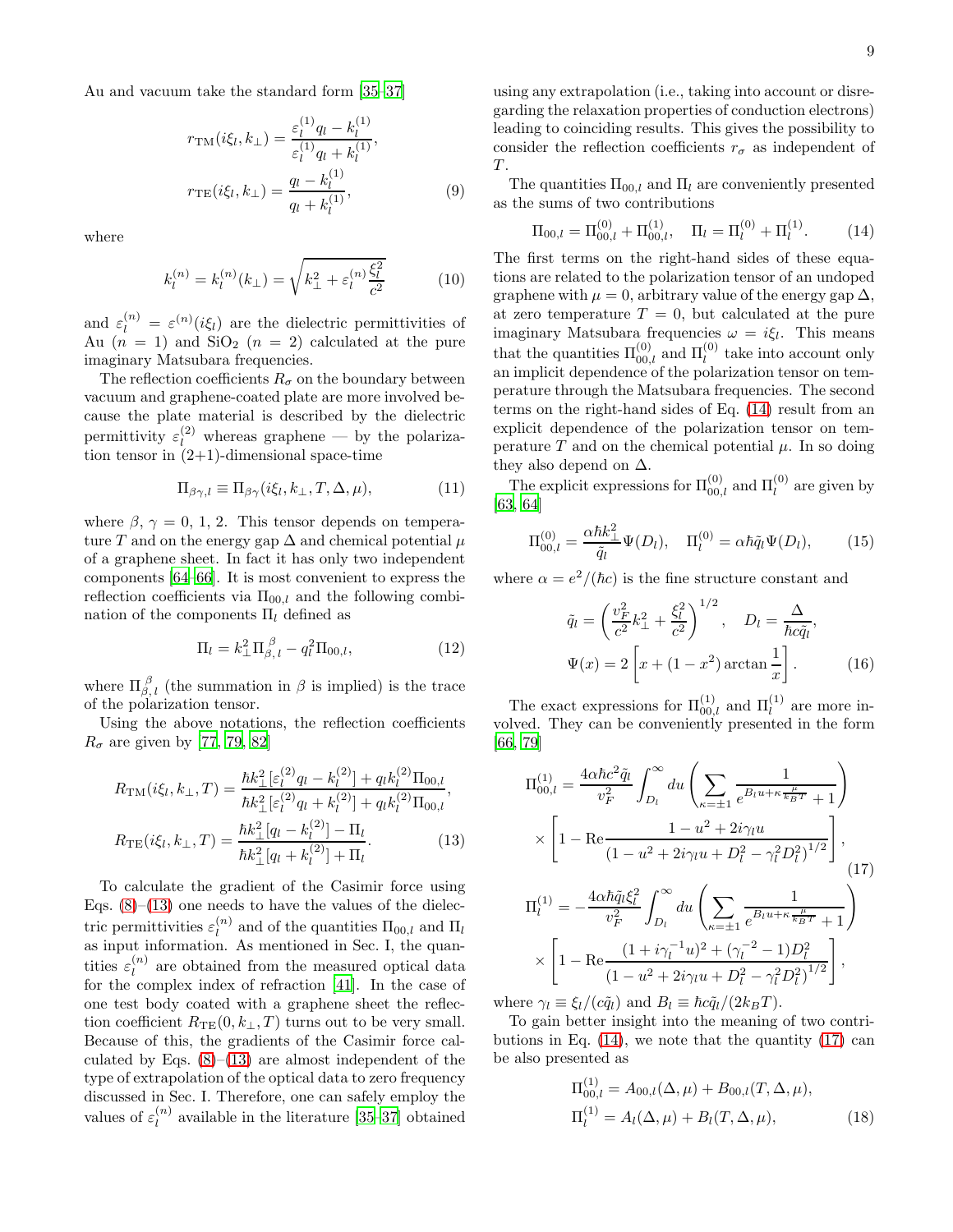where  $A_{00,l}$  and  $A_l$  do not depend on T and go to zero with vanishing  $\mu$  whereas  $B_{00,l}$  and  $B_l$  go to zero with vanishing T.

In practical computations, it is convenient to consider

separately the contributions to Eq.  $(8)$  with  $l = 0$  and with all  $l \geq 1$ . Thus, from Eqs. [\(14\)](#page-8-1), [\(15\)](#page-8-3), and [\(17\)](#page-8-2) for  $l = 0$  one obtains

<span id="page-9-0"></span>
$$
\Pi_{00,0} = \alpha \hbar c \frac{k_{\perp}}{v_F} \Psi(D_0) + \frac{8 \alpha k_B T c}{v_F^2} \sum_{\kappa=\pm 1} \ln \left( e^{\kappa \frac{\mu}{k_B T}} + e^{-\frac{\Delta}{2k_B T}} \right)
$$

$$
- \frac{4 \alpha \hbar c k_{\perp}}{v_F} \int_{D_0}^{\sqrt{1+D_0^2}} du \left( \sum_{\kappa=\pm 1} \frac{1}{e^{B_0 u + \kappa \frac{\mu}{k_B T}} + 1} \right) \frac{1 - u^2}{\sqrt{1 - u^2 + D_0^2}},
$$

$$
\Pi_0 = \alpha \hbar \frac{v_F k_{\perp}^3}{c} \Psi(D_0)
$$

$$
+ 4 \alpha \hbar \frac{v_F k_{\perp}^3}{c} \int_{D_0}^{\sqrt{1+D_0^2}} du \left( \sum_{\kappa=\pm 1} \frac{1}{e^{B_0 u + \kappa \frac{\mu}{k_B T}} + 1} \right) \frac{-u^2 + D_0^2}{\sqrt{1 - u^2 + D_0^2}},
$$
(19)

Г

where, according to the above notations,  $D_0 =$  $\Delta/(\hbar v_F k_\perp)$  and  $B_0 = \hbar v_F k_\perp/(2k_BT)$ .

At room temperature and  $a > 100$  nm one can obtain also much simpler approximate expressions for  $\Pi_{00,l}$  and  $\Pi_l$  with  $l \geq 1$  than the exact ones given by Eqs. [\(14\)](#page-8-1), [\(15\)](#page-8-3), and [\(17\)](#page-8-2). For this purpose the condition  $\xi_1 \gg v_F/(2a)$ should be used leading to [\[77](#page-17-15), [79](#page-18-22)]

<span id="page-9-1"></span>
$$
\Pi_{00,l} \approx \alpha \hbar c \frac{k_{\perp}^2}{\xi_l} \left[ \Psi \left( \frac{\Delta}{\hbar \xi_l} \right) + Y_l(T, \Delta, \mu) \right],
$$
  
\n
$$
\Pi_l \approx \alpha \hbar \xi_l \frac{k_{\perp}^2}{c} \left[ \Psi \left( \frac{\Delta}{\hbar \xi_l} \right) + Y_l(T, \Delta, \mu) \right],
$$
 (20)

where

$$
Y_l(T, \Delta, \mu) = 2 \int_{\Delta/(\hbar \xi_l)}^{\infty} du \left( \sum_{\kappa = \pm 1} \frac{1}{e^{B_l u + \kappa \frac{\mu}{k_B T}} + 1} \right)
$$
  
 
$$
\times \frac{u^2 + \left(\frac{\Delta}{\hbar \xi_l}\right)^2}{u^2 + 1}.
$$
 (21)

It was shown [\[77,](#page-17-15) [79](#page-18-22)] that numerical computations of the Casimir force using the exact expressions [\(14\)](#page-8-1), [\(15\)](#page-8-3), and [\(17\)](#page-8-2) for the polarization tensor and, alternatively, the exact expressions [\(19\)](#page-9-0) for  $l = 0$  but the approxi-mate expressions [\(20\)](#page-9-1) for  $l \geq 1$  at room temperature and  $a \geq 100$  nm lead to computational results differing by less than 0.01%.

Below we consider not only the gradient of the Casimir force between an Au-coated sphere and graphene-coated substrate but also the thermal correction to it defined as

<span id="page-9-2"></span>
$$
\Delta_T F'(a,T) = F'(a,T) - F'(a,0).
$$
 (22)

The gradient of the Casimir force at zero temperature,  $F'(a, 0)$ , can be calculated by the Lifshitz formula [\(8\)](#page-7-1)

where a summation over the discrete Matsubara frequencies should be replaced with an integration over the axis of pure imaginary frequency according to

<span id="page-9-3"></span>
$$
k_B T \sum_{l=0}^{\infty}{}' \to \frac{\hbar}{2\pi} \int_0^{\infty} d\xi.
$$
 (23)

This means that in Eq. [\(8\)](#page-7-1) one should replace  $\xi_l$  and  $q_l$ with  $\xi$  and  $q$ . The respective replacements, which also include the changes of  $k_l^{(n)}$  $\tilde{l}^{(n)}$  for  $k^{(n)}$ ,  $\tilde{q}_l$  for  $\tilde{q}$ ,  $\Pi_{00,l}$  for  $\Pi_{00}$ , and  $\Pi_l$  for  $\Pi$ , should be made in Eqs. [\(9\)](#page-8-4)–[\(17\)](#page-8-2).

To calculate the gradients of the Casimir force at zero temperature, one also needs explicit expressions for the quantities

$$
\Pi_{00} \equiv \Pi_{00}(i\xi, k_{\perp}, 0, \Delta, \mu),
$$
  
\n
$$
\Pi \equiv \Pi(i\xi, k_{\perp}, 0, \Delta, \mu).
$$
\n(24)

They can be obtained using Eqs.  $(14)$ ,  $(15)$ , and  $(17)$  by performing integration with respect to  $u$ . The obtained results in the cases  $2\mu > \Delta$  and  $2\mu \leq \Delta$  are different. For the graphene sample used in our experiment the condition  $2\mu > \Delta$  is satisfied (see Sec. III) and after calculation one arrives at [\[79\]](#page-18-22)

<span id="page-9-4"></span>
$$
\Pi_{00} = \frac{8\alpha c\mu}{v_F^2} - \frac{\alpha\hbar k_\perp^2}{\tilde{q}} \left\{ 2M \text{Im}(y_{\Delta,\mu}\sqrt{1+y_{\Delta,\mu}^2}) + (2-M) \left[ 2\text{Im}\ln(y_{\Delta,\mu} + \sqrt{1+y_{\Delta,\mu}^2}) - \pi \right] \right\},
$$
\n
$$
\Pi = -\frac{8\alpha \xi^2 \mu}{cv_F^2} + 2\alpha\hbar \tilde{q} k_\perp^2 \left[ M \text{Im}(y_{\Delta,\mu}\sqrt{1+y_{\Delta,\mu}^2}) - (2-M) \text{Im}\ln(y_{\Delta,\mu} + \sqrt{1+y_{\Delta,\mu}^2}) + \frac{\pi}{2}(2-M) \right].
$$
\n(25)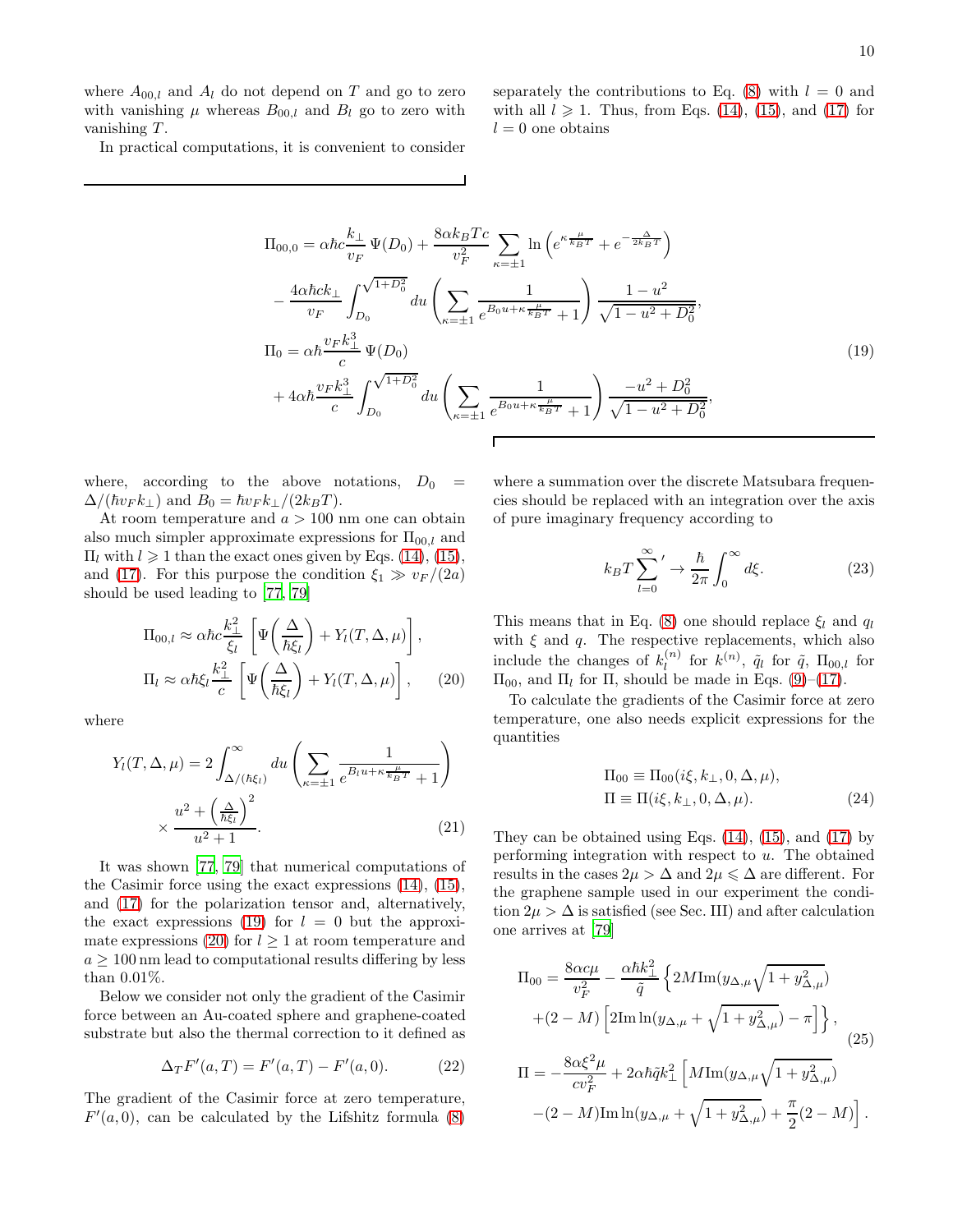Here, the following notations are introduced

$$
M = 1 + D^2
$$
,  $y_{\Delta,\mu} = \frac{\hbar \xi + 2i\mu}{\hbar v_F k_{\perp} \sqrt{M}}$ . (26)

In the opposite case  $2\mu \leq \Delta$  one has [\[79\]](#page-18-22)

<span id="page-10-2"></span>
$$
\Pi_{00} = \Pi_{00}^{(0)}, \qquad \Pi = \Pi^{(0)}, \tag{27}
$$

where  $\Pi_{00}^{(0)}$  and  $\Pi^{(0)}$  are defined in Eq. [\(15\)](#page-8-3) with a replacement of  $\xi_l$  for  $\xi$ .

We postpone a comparison between theoretical predictions of the above theory and the measurement data to Sec. VI. In the next section we consider the relative magnitudes of the thermal correction and its constituents in the total Casimir interaction for both real and pristine graphene samples and provide a qualitative discussion of the origin and physical nature of the unusually big thermal effect arising in graphene systems at short separations.

#### PHYSICAL NATURE AND MAGNITUDE OF THE THERMAL EFFECT IN REAL AND PRISTINE GRAPHENE SAMPLES

Let us calculate the relative thermal correction to the gradient of the Casimir force acting between an Aucoated sphere of radius  $R = 60.35 \mu m$  and a graphenecoated  $SiO<sub>2</sub>$  plate which is given by

<span id="page-10-1"></span>
$$
\delta_T F'(a,T) = \frac{\Delta_T F'(a,T)}{F'(a,0)},\tag{28}
$$

where the absolute thermal correction  $\Delta T F'$  is defined in Eq. [\(22\)](#page-9-2). We consider the graphene sheet with the experimental parameters  $\mu = 0.24$  eV and  $\Delta = 0.29$  eV. Computations of the quantity  $F'(a,T)$  are performed by Eqs.  $(8)$ ,  $(9)$ ,  $(13)$ ,  $(19)$ , and  $(20)$  and of the quantity  $F'(a, 0)$  — by Eqs. [\(8\)](#page-7-1), [\(9\)](#page-8-4), [\(13\)](#page-8-0), [\(23\)](#page-9-3), and [\(25\)](#page-9-4).

The computational results for  $\delta_T F'$  at  $T = 294$  K as a function of separation are presented by the bottom solid line in Fig. [6.](#page-10-0) As is seen in Fig. [6,](#page-10-0) at separations of  $a = 100, 200, 300,$  and 400 nm the relative thermal correction in the experimental configuration reaches 2.79%, 4.29%, 5.19%, and 5.73% of the force gradient at  $T = 0$ , respectively. This effect is similar in magnitude to that one predicted by the Lifshitz theory for the Casimir interaction between metallic test bodies described with inclusion of the dissipation of conduction electrons. As discussed in Sec. I, for metals this prediction was excluded by the results of many experiments.

The bottom dashed line in Fig. [6](#page-10-0) shows the computational results for  $\delta_T F'$  under a condition that the quantity  $F'(a,T)$  is computed using the polarization tensor taken at  $T = 0$ . This means that the thermal correction in this case is implicit, i.e., fully determined by a summation over the Matsubara frequencies, whereas an explicit



<span id="page-10-0"></span>FIG. 6: The computational results for the relative thermal correction to the gradient of the Casimir force are shown as functions of separation by the bottom and top pairs of lines for an Au-coated sphere interacting either with real graphene sheet deposited on a  $SiO<sub>2</sub>$  plate or with freestanding real graphene sheet in vacuum, respectively. The solid and dashed lines in each pair are computed including and neglecting the explicit dependence of the polarization tensor on temperature as a parameter, respectively.

dependence of the polarization tensor on temperature as a parameter is disregarded. As is seen from the bottom dashed line in Fig. [6,](#page-10-0) at separations of  $a = 100, 200,$ 300, and 400 nm the implicit thermal correction is equal to 1.53%, 3.10%, 4.24%, and 5.06%, respectively. Thus, with increasing separation the role of explicit dependence of the polarization tensor on temperature gradually decreases and becomes negligibly small at  $a \ge 700$  nm.

To determine the role of a  $SiO<sub>2</sub>$  substrate in the above results, we repeat computations of the relative thermal correction  $\delta_T F'$  for the configuration of an Au sphere and a freestanding graphene sheet preserving unchanged all other parameters of the experimental configuration. The computational results are shown by the top pair of solid and dashed lines having the same meaning as the respective lines of the bottom pair. As is seen from the top solid line in Fig. [6,](#page-10-0) at separations of  $a = 100, 200, 300,$ and 400 nm the thermal correction [\(28\)](#page-10-1) reaches much larger values of 21.5%, 34.4%, 42.4%, and 47.5%, respectively. This means that in the absence of a substrate the thermal effect inherent to the graphene sheet manifests itself more vividly. The top dashed line in Fig. [6](#page-10-0) illustrates the contribution of an implicit thermal effect due to a summation over the Matsubara frequencies to the total thermal correction in the case of a freestanding graphene sheet interacting with an Au-coated sphere. As is seen in Fig. [6,](#page-10-0) at separations of  $a = 100, 200, 300$ , and 400 nm the implicit thermal effect contributes 15.9%, 29.6%, 39.4%, and 46.1% of the force gradient at  $T = 0$ . At separations exceeding 500 nm an explicit dependence of the polarization tensor on T does not lead to a noticeable contribution to the thermal correction [\(28\)](#page-10-1).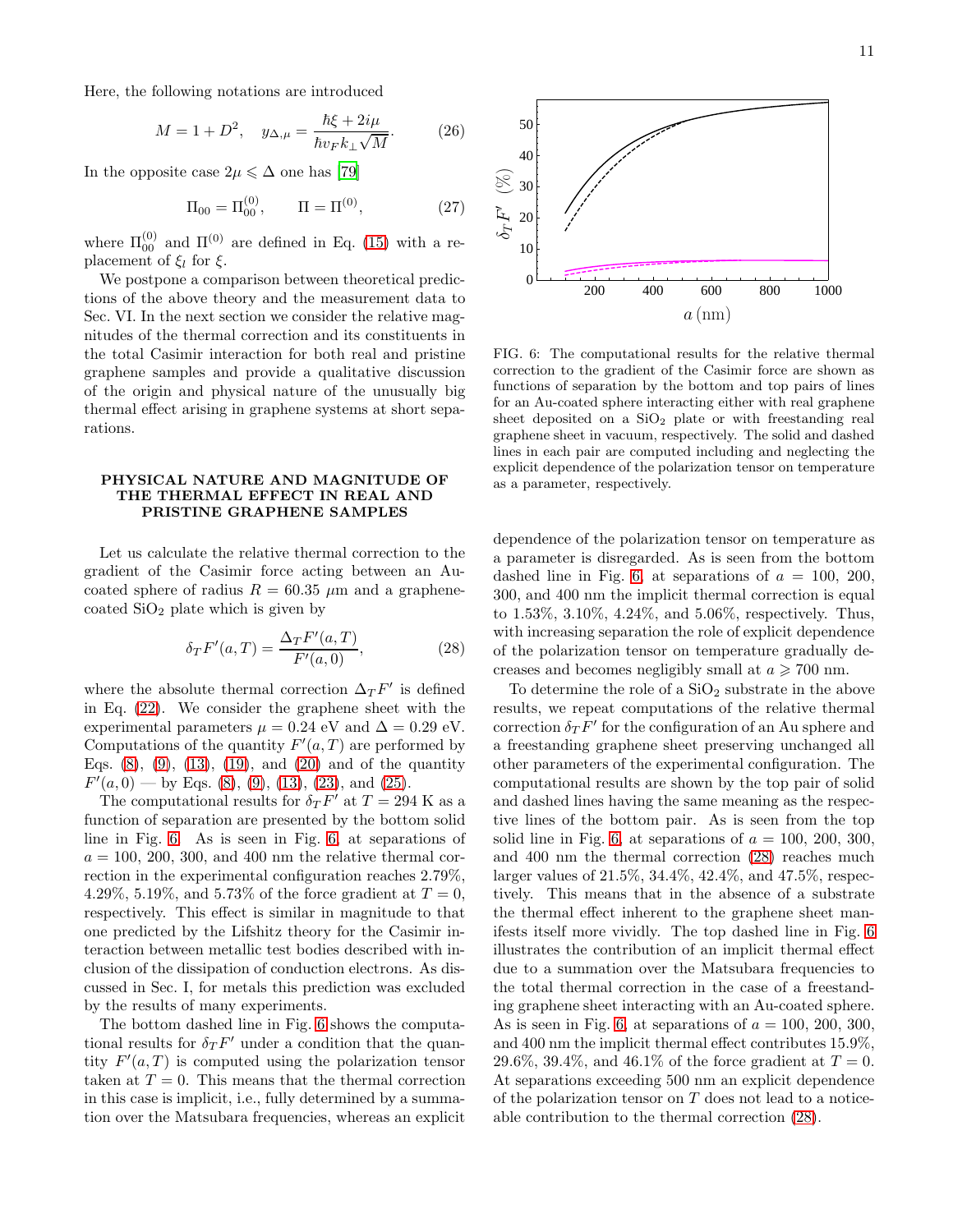Up to this point we have considered the graphene sample with nonzero  $\Delta$  and  $\mu$  used in our experiment. It should be noted that for a pristine graphene possessing  $\Delta = \mu = 0$  the thermal effect in the Casimir interaction at short separation distances would be even much larger. To illustrate this, in Fig. [7](#page-11-0) the computational results for  $\delta_T F'$  in the configuration of an Au-coated sphere interacting with a freestanding pristine graphene sheet are shown by the top pair of solid and dashed lines as functions of separation (the total and implicit thermal corrections, respectively). As is seen in Fig. [7,](#page-11-0) at separations of  $a = 100, 200, 300, 400, 700,$  and 1000 nm the thermal correction  $\delta_T F'$  defined in Eq. [\(28\)](#page-10-1) is equal to 53.7%, 115.5%, 179.8%, 245.6%, 447.1%, and 659.9%, respectively. According to Fig. [7,](#page-11-0) for pristine graphene the implicit thermal correction plays a smaller role than for the experimental graphene sample. Thus, at  $a = 100, 200$ , 300, 400, 700, and 1000 nm it is equal to 22.5%, 61.1%, 104.3%, 149.8%, 292.5%, and 439.9%, respectively. As a result, the explicit thermal dependence of the polarization tensor contributes 31.2%, 54.4%, 75.5%, 95.8%, 154.6%, and 212.0% of  $F'(a,0)$  at the same respective separations and does not disappear when the separation increases.

For comparison purposes, the bottom pair of solid and dashed lines in Fig. [7](#page-11-0) reproduces the top pair of lines in Fig. [6](#page-10-0) related to the case of an Au-coated sphere interacting with a freestanding real graphene sheet used in our experiment (with  $\Delta = 0.29$  eV and  $\mu = 0.24$  eV). From Fig. [7](#page-11-0) it is seen that the replacement of a real with a pristine graphene sheet leads to a qualitatively large increase of the thermal correction to the gradient of the Casimir force at short separations.

From the above results it is seen that even the presence



<span id="page-11-0"></span>FIG. 7: The computational results for the relative thermal correction to the gradient of the Casimir force are shown as functions of separation by the bottom and top pairs of lines for an Au-coated sphere interacting with the freestanding either real or pristine graphene sheet in vacuum, respectively. The solid and dashed lines in each pair are computed including and neglecting the explicit dependence of the polarization tensor on temperature as a parameter, respectively.

of a graphene sheet deposited on a substrate significantly increases the thermal effect in the Casimir interaction at short separations which constitutes only a small fraction of percent for both metallic and dielectric materials. Because of this, it is interesting to consider the so-called thermal regime of the Casimir interaction in the presence of graphene which takes place under the condition

$$
F'(a,0) \ll \Delta_T F'(a,T),\tag{29}
$$

i.e., when the thermal correction [\(22\)](#page-9-2) determines the major part of the force gradient at temperature  $T$ . This is the case when the term of the Lifshitz formula [\(8\)](#page-7-1) with  $l = 0$  becomes much larger than the sum of all remaining terms with  $l \geqslant 1$ .

In order to determine the role of graphene in reaching the thermal regime of the Casimir interaction, we have computed separation distances between the parallel plates made of different materials such that at larger separations the Casimir pressure given by the zero-frequency term of the Lifshitz formula contributes more than 90%, 95%, and 99% of the total Casimir pressure. The following cases were considered: an Au plate and a  $SiO<sub>2</sub>$ plate; an Au plate and a  $SiO<sub>2</sub>$  plate coated with real graphene sheet used in our experiment; an Au plate and a real graphene sheet; an Au plate and a pristine graphene sheet; two pristine graphene sheets. The obtained computational results are presented in Table [I](#page-11-1) [we recall that according to PFA the Casimir pressure between two parallel plates  $P = -F'/(2\pi R)$ , i.e., is proportional to the gradient of the Casimir force in sphere-plate geometry used in our experiment].

As is seen in Table [I,](#page-11-1) the presence of a graphene sheet significantly decreases the minimum separation distance from which the Casimir interaction is going into the thermal regime. The thermal regime starts at especially short separations in the absence of a material substrate and for the pristine graphene sheets. Thus, for  $SiO_2$ -Au plates the full thermal regime (99% of the Casimir pressure) is reached only at  $a \geq 5.5 \mu m$ , whereas for two pristine graphene sheets it is achieved at  $a \geq 0.38 \mu$ m.

In the end of this section we present a qualitative discussion of the physical reasons why for two pristine

<span id="page-11-1"></span>TABLE I: Separation distances in  $\mu$ m where the zerofrequency term of the Lifshitz formula for the case of two parallel plates made of materials indicated in column 1 contributes more than 90% (column 2), 95% (column 3), and 99% (column 4) of the total Casimir pressure at larger separations.

| Plate                                   |      | $a \ (\mu m)$                 |      |
|-----------------------------------------|------|-------------------------------|------|
| materials                               |      | 90\% of P 95\% of P 99\% of P |      |
| $SiO2$ -Au                              | 3.6  | 4.2                           | 5.5  |
| $(SiO2+real graphene)$ —Au              | 3.1  | 3.7                           | 5.0  |
| (real graphene)—Au                      | 0.8  | 1.3                           | 2.7  |
| $(pristine graphene)$ —Au               | 0.7  | 1.15                          | 2.5  |
| (pristine graphene)—(pristine graphene) | 0.11 | 0.17                          | 0.38 |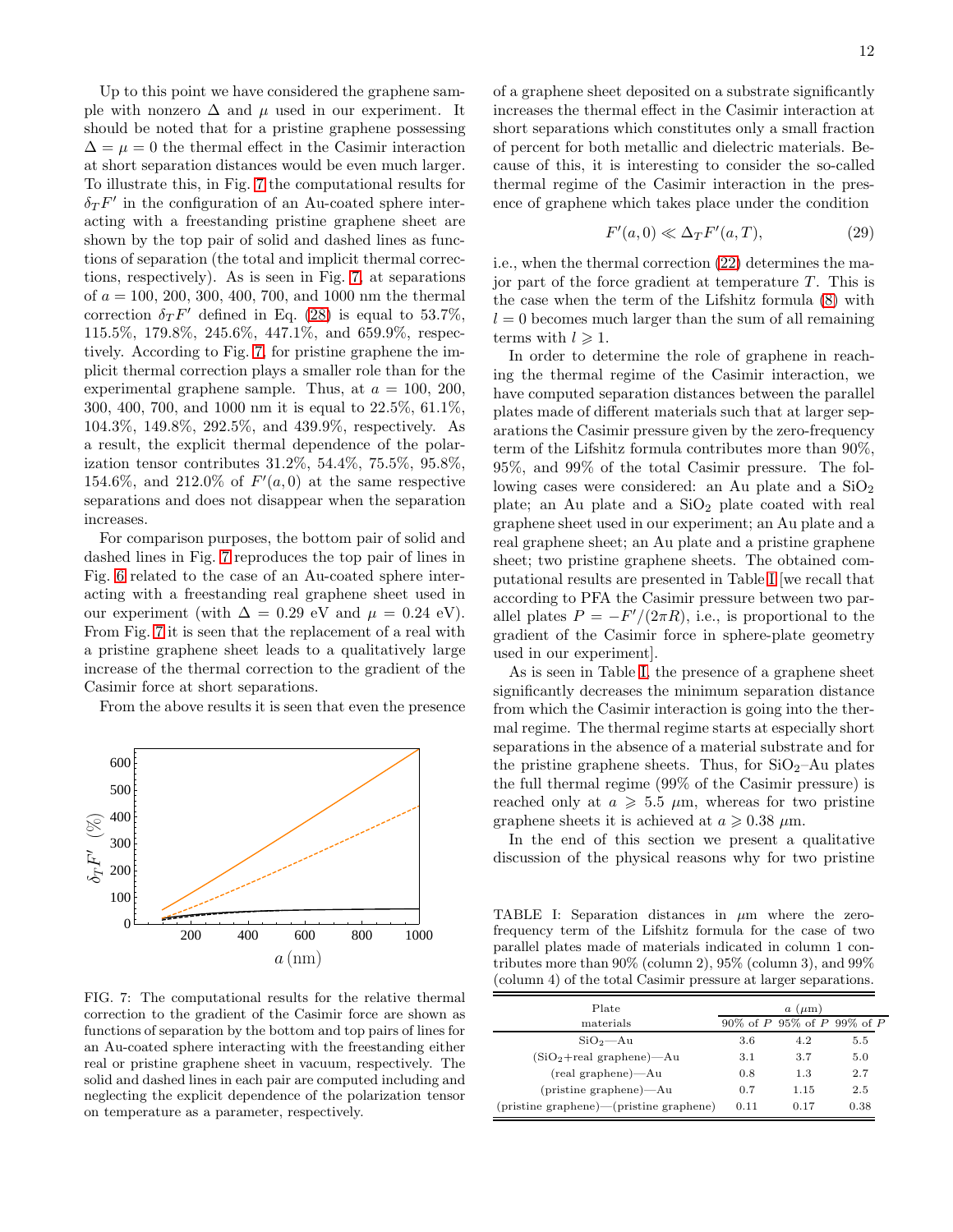graphene sheets the thermal regime starts at so short separations. It is common knowledge that for ordinary materials the thermal regime starts at separations a satisfying the condition [\[35](#page-16-13)]

<span id="page-12-5"></span>
$$
\frac{1}{2a} \ll \frac{\xi_1}{c} = 2\pi \frac{k_B T}{\hbar c}.
$$
 (30)

This condition can be rewritten as

<span id="page-12-0"></span>
$$
k_B T \gg \frac{1}{2\pi} k_B T_{\text{eff}}, \quad k_B T_{\text{eff}} \equiv \frac{\hbar c}{2a}, \tag{31}
$$

where  $T_{\text{eff}}$  is the so-called effective temperature. Thus, according to numerical computations in Table [I,](#page-11-1) for two plates made of Au and  $SiO<sub>2</sub>$  the full thermal regime is reached at  $a = 5.5 \mu m$  which corresponds to the effective temperature  $T_{\text{eff}} \approx 208.3 \text{ K}$ . In doing so  $T_{\text{eff}}/(2\pi) \approx$ 33.2 K so that at room temperature the inequality [\(31\)](#page-12-0) is well satisfied. Because of this, the thermal regime is also called the high-temperature limit. In the hightemperature limit, the Casimir pressure determined by all Matsubara frequencies with  $l \geq 1$  is of the order of [\[35\]](#page-16-13)

$$
P_{l\geqslant 1}(a,T) \sim \exp\left(-2\pi \frac{T}{T_{\text{eff}}}\right),\tag{32}
$$

i.e., is exponentially small.

For graphene, however, the situation is more complicated because the reflection coefficients do not have the standard Fresnel form [\(9\)](#page-8-4) but depend on the polarization tensor. The major contribution to the Casimir pressure between two graphene sheets is given by the TM polarization. From Eq. [\(8\)](#page-7-1) we have

<span id="page-12-3"></span>
$$
P_{\rm gr}(a,T) \approx -\frac{k_B T}{\pi} \sum_{l=0}^{\infty} \Big/ \int_0^{\infty} q_l k_{\perp} dk_{\perp}
$$

$$
\times \frac{r_{\rm TM,gr}^2(i\xi_l, k_{\perp})e^{-2aq_l}}{1 - r_{\rm TM,gr}^2(i\xi_l, k_{\perp})e^{-2aq_l}}, \qquad (33)
$$

where the reflection coefficient on a freestanding graphene sheet  $r_{TM,gr}$  is obtained from  $R_{TM}$  defined in Eq. [\(13\)](#page-8-0) by putting the dielectric permittivity of a substrate  $\varepsilon_l^{(2)}$  $\binom{2}{l}$  equal to unity

<span id="page-12-2"></span>
$$
r_{\rm TM,gr}(i\xi_l, k_{\perp}) = \frac{q_l \Pi_{00,l}}{2\hbar k_{\perp}^2 + q_l \Pi_{00,l}}.
$$
 (34)

To understand the qualitative physical reasons why graphene has a large thermal effect already at relatively short separations, we restrict ourselves to the polarization tensor taken at  $T = 0$  but calculated at the imaginary Matsubara frequencies (an account of the explicit temperature dependence may only increase the thermal effect). Then, from Eqs. [\(15\)](#page-8-3) and [\(27\)](#page-10-2) one finds

<span id="page-12-1"></span>
$$
\Pi_{00,l} = \frac{\pi \alpha \hbar k_{\perp}^2}{\tilde{q}_l},\tag{35}
$$

where we have taken into account that for a pristine graphene in accordance with Eq. [\(16\)](#page-8-5) it holds  $\Psi(0) = \pi$ .

Substituting Eq. [\(35\)](#page-12-1) in Eq. [\(34\)](#page-12-2), we obtain

<span id="page-12-4"></span>
$$
r_{\text{TM,gr}}(i\xi_l, k_\perp) = \frac{\pi \alpha q_l}{\pi \alpha q_l + 2\tilde{q}_l},\tag{36}
$$

where  $q_l$  is defined below Eq. [\(8\)](#page-7-1) and  $\tilde{q}_l$  in Eq. [\(16\)](#page-8-5).

In the term of the Lifshitz formula [\(33\)](#page-12-3) with  $l = 0$ , the reflection coefficient [\(36\)](#page-12-4) takes the value

<span id="page-12-7"></span>
$$
r_{\rm TM,gr}(0, k_{\perp}) = \frac{\pi \alpha}{\pi \alpha + 2\frac{v_F}{c}} \approx 0.775. \tag{37}
$$

The distinctive feature of graphene is that the reflec-tion coefficient [\(36\)](#page-12-4) depends on both c and  $v_F$ . Because of this one can consider the region of separations where

<span id="page-12-6"></span>
$$
\frac{v_F}{2a} \ll \xi_1 \ll \frac{c}{2a}.\tag{38}
$$

The latter of these two inequalities is just the opposite to the condition [\(30\)](#page-12-5) required for reaching the thermal regime between ordinary materials. However, under the inequalities [\(38\)](#page-12-6) the reflection coefficient [\(36\)](#page-12-4) with  $l = 1$ can be approximately presented in the form

<span id="page-12-8"></span>
$$
r_{\rm TM,gr}(i\xi_1, k_{\perp}) = \frac{\pi \alpha}{2a(\frac{\pi \alpha}{2a} + 2\frac{\xi_1}{c})} = \frac{\pi \alpha}{\pi \alpha + \frac{4a\xi_1}{c}}.
$$
 (39)

Here, we used that the major contribution to Eq. [\(33\)](#page-12-3) is given by  $k_{\perp} \approx 1/(2a)$  and that Eq. [\(38\)](#page-12-6) results in  $q_1 \approx 1/(2a)$  and  $\tilde{q}_1 \approx \xi_1/c$ . Taking into account that according to Eq. [\(38\)](#page-12-6)  $v_F \ll 2a\xi_1$ , one concludes from Eqs. [\(37\)](#page-12-7) and [\(39\)](#page-12-8) that

$$
r_{\rm TM,gr}(i\xi_1, k_\perp) < r_{\rm TM,gr}(0, k_\perp). \tag{40}
$$

The left-hand side of this inequality further decreases if  $\xi_1$  is replaced for  $\xi_l$  with  $l > 1$ . Thus, under the condition [\(38\)](#page-12-6) a contribution of the zero-frequency term to Eq. [\(33\)](#page-12-3) may become dominant in accordance to the results of numerical computations.

The first inequality in Eq. [\(38\)](#page-12-6) can be identically rewritten in the form

<span id="page-12-9"></span>
$$
k_B T \gg \frac{1}{2\pi} k_B T_{\text{eff}}^{\text{gr}}, \quad k_B T_{\text{eff}}^{\text{gr}} \equiv \frac{\hbar v_F}{2a},\tag{41}
$$

which is similar to Eq. [\(31\)](#page-12-0). Thus, for graphene, in addition to the standard effective temperature  $T_{\text{eff}}$  defined in Eq. [\(31\)](#page-12-0), there exists one more effective temperature  $T_{\text{eff}}^{\text{gr}}$  defined in Eq. [\(41\)](#page-12-9) which is lower than  $T_{\text{eff}}$  by a factor of 300. According to Ref. [\[45\]](#page-17-6), the big thermal effect in the Casimir interaction between two graphene sheets at short separations is controlled by the effective temperature  $T_{\text{eff}}^{\text{gr}}$ . Our computational results and above qualitative estimations show that the thermal regime of the Casimir interaction in graphene systems is governed by two effective temperatures  $T_{\text{eff}}^{\text{gr}}$  and  $T_{\text{eff}}$ . In doing so at short separations the thermal regime is determined by the much lower temperature  $T_{\text{eff}}^{\text{gr}}$ .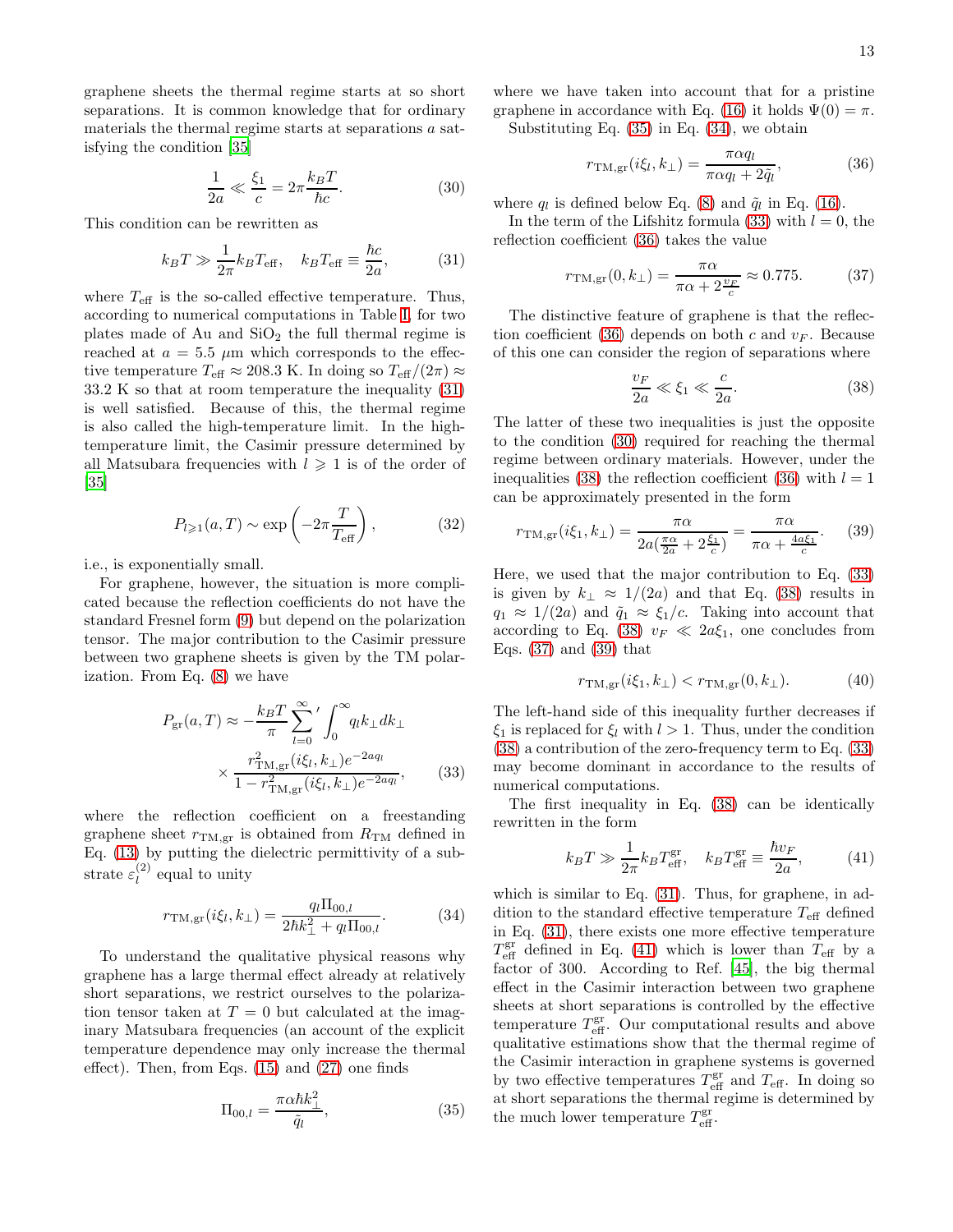## COMPARISON BETWEEN EXPERIMENT AND **THEORY**

The gradients of the Casimir force  $F'(a,T)$  between an Au-coated sphere of  $R = 60.35 \pm 0.05 \ \mu \text{m}$  radius and a graphene-coated  $\text{SiO}_2$  substrate at  $T = 294.0 \pm 0.5 \text{ K}$ temperature were computed by Eqs.  $(8)$ ,  $(9)$ ,  $(13)$ ,  $(19)$ , and [\(20\)](#page-9-1) using the experimental values of the energy gap  $\Delta = 2.9 \pm 0.05$  eV and chemical potential  $\mu = 0.24 \pm 0.05$ 0.01 eV (see Sec. III).

It is well known that the Casimir interaction is in-fluenced by roughness on the interacting surfaces [\[35](#page-16-13), [36,](#page-16-14) [102](#page-18-23)[–104](#page-18-24)]. In the case of small stochastic roughness with the rms amplitudes  $\delta_s = 0.9 \pm 0.1$  nm and  $\delta_q = 1.5 \pm 0.1$  nm on the sphere and graphene surfaces, respectively (see Sec. II), it can be taken into account multiplicatively [\[35,](#page-16-13) [36\]](#page-16-14) resulting in the final expression for the gradient of theoretical Casimir force

<span id="page-13-0"></span>
$$
F'_{\text{theor}}(a,T) = \left(1 + 10 \frac{\delta_s^2 + \delta_g^2}{a^2}\right) F'(a,T). \tag{42}
$$

This expression was used to compute the upper and lower boundaries of the top theoretical bands in Fig. [2](#page-5-0) presenting allowed values of the Casimir force gradient at  $T = 294$  K. These boundaries were computed in the following most conservative way taking a proper account of all errors which are present in the parameters used.

Thus, the upper boundary lines of the theoretical bands were calculated with the largest allowed value of the chemical potential  $\mu = 0.25$  eV and the smallest allowed value of the energy gap  $\Delta = 0.24$  eV. This is explained by the fact that an increase of  $\mu$  with fixed  $\Delta$ leads to a larger  $F'$  whereas an increase of  $\Delta$  at a constant  $\mu$  results in a smaller  $F'$  [\[79\]](#page-18-22). The obtained theoretical bands for  $F'_{\text{theor}}$  were widened to take into account the errors in the sphere radius and the 0.5% error in the force gradients arising from uncertainties in the optical data of Au and  $SiO<sub>2</sub>$  (an error in the laboratory temperature indicated above does not influence on the obtained results).

The theoretical bands for  $F'_{\text{theor}}$  were also widened to take into account small errors of PFA used in Eq. [\(8\)](#page-7-1). As it was shown in the literature [\[105](#page-18-25)[–109\]](#page-18-26), when using the PFA one obtains slightly increased force gradients as compared to the exact computational results in the sphere-plate geometry. Because of this, we did not correct the upper lines of the theoretical bands for the PFA error but introduced the maximum possible correction factor of  $(1 - a/R)$  to the lower boundary lines.

As is seen in Fig. [2,](#page-5-0) the upper theoretical bands computed at  $T = 294$  K are in a very good agreement with the measured gradients of the Casimir force indicated as crosses over the entire measurements range from 250 to 700 nm. The question arises as to whether the measurement data demonstrate the presence of an unusually big

thermal effect in the Casimir force from graphene at short separations which is considered in Sec. V.

To answer this question, we have computed the gradients of the Casimir force,  $F'(a, 0)$ , at zero temperature by using Eqs.  $(8)$ ,  $(9)$ ,  $(13)$ ,  $(23)$ , and  $(25)$  for the same parameters of the experimental configuration indicated above. The obtained values of  $F'(a, 0)$  were substituted to Eq. [\(42\)](#page-13-0) and the values of  $F'_{\text{theor}}(a, 0)$  were calculated. The latter were used to find the upper and lower boundaries of the theoretical bands for the Casimir force gradient at  $T = 0$  in the same conservative way as described above in the case of  $T = 294$  K. The results of this calculation are presented by the bottom bands in Fig. [2.](#page-5-0) As is seen in Fig. [2,](#page-5-0) the bottom theoretical bands computed at  $T = 0$  are more narrow than the top ones computed at  $T = 294$  K. This is because our graphene sample possesses a relatively large value of  $\mu = 0.24$  eV. Calculations show that for such large values of the chemical potential an impact of the energy gap on the polarization tensor (and, as a consequence, on the reflection coefficients and force gradients) at  $T = 0$  is considerably suppressed, as compared to the case of  $T = 294$  K.

From Fig. [2](#page-5-0) it is seen that the measurement data exclude the theoretical predictions at  $T = 0$  shown by the bottom bands over the wide separation region from 250 to 517 nm and, thus, demonstrate the thermal effect in the Casimir interaction arising from our graphene sample.

For a more illustrative demonstration of the observed thermal effect, we also employ another way of comparison between experiment and theory based on a consideration of differences between the theoretical and mean experimental force gradients [\[23,](#page-16-26) [25,](#page-16-27) [33,](#page-16-23) [35,](#page-16-13) [36\]](#page-16-14)

<span id="page-13-1"></span>
$$
F'_{\text{theor}}(a_i, \tilde{T}) - F'_{\text{expt}}(a_i, T), \tag{43}
$$

where the experimental force gradients are given by the centers of the crosses in Fig. [2](#page-5-0) and the theoretical ones are computed with a step of 1 nm as described above.

In Fig. [8,](#page-14-0) we plot the quantity [\(43\)](#page-13-1) as a function of separation by the top and bottom sets of dots obtained at  $\tilde{T} = T = 294$  K and  $\tilde{T} = 0$  K,  $T = 294$  K, respectively. The confidence bands for the quantities  $(43)$ found at  $T = T = 294$  K (solid lines) and  $\tilde{T} = 0$  K,  $T = 294$  K (dashed lines), respectively, take into account both the theoretical and experimental errors determined at the 67% confidence level. Note that in addition to the theoretical errors considered previously, now we also take into account an error arising from the fact that the quantities  $F'_{\text{theor}}(a_i, \tilde{T})$  in [\(43\)](#page-13-1) are computed not over some separation region but at the experimental separations  $a_i$ determined with an error  $\Delta a_i$ . The bands shown by the solid and dashed lines are slightly different because, as discussed above, for our graphene sample an error in the energy gap leads to different errors in the force gradients at  $T = 0$  and at  $T = 294$  K.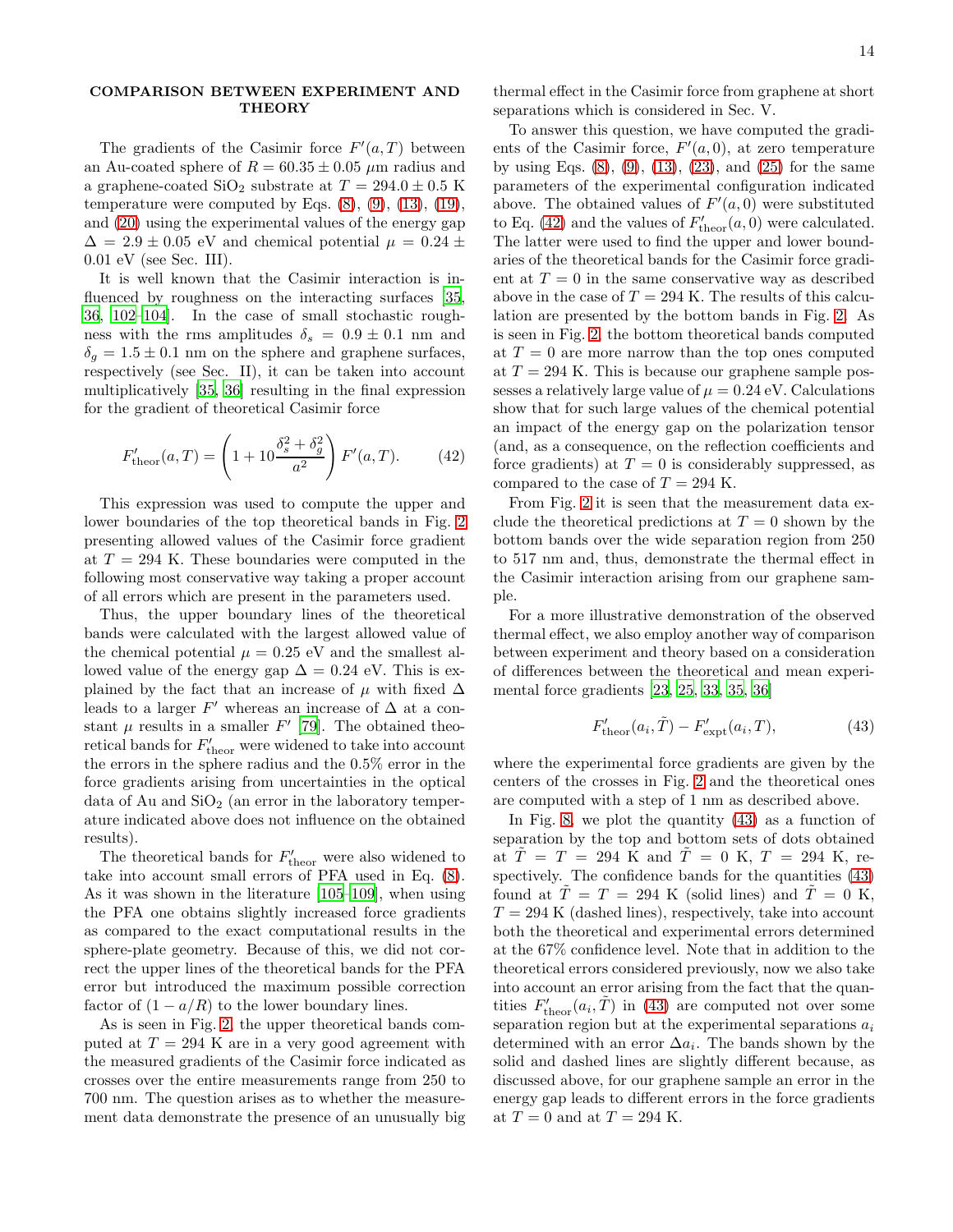

<span id="page-14-0"></span>FIG. 8: The differences between theoretical gradients of the Casimir force computed either at  $T = 294$  K (top set of dots) or at  $T = 0$  K (bottom set of dots) and mean experimental gradients are shown as functions of separation. The solid and dashed lines indicate the borders of the confidence intervals for the top and bottom sets of dots, respectively, found at the 67% confidence level.

As is seen in Fig. [8,](#page-14-0) within the entire range of separations from 250 to 700 nm the top set of dots found at  $T = 294$  K is inside the confidence band shown by the solid lines. This means that the theoretical gradients of the Casimir force computed at  $T = 294$  K are consistent with the measurement data. At the same time, the bottom set of dots found at  $T = 0$  K is outside the confidence band shown by the dashed lines over the wide range of separations from 250 to 517 nm, i.e., the theoretical results computed at  $T = 0$  are experimentally excluded. These conclusions are in agreement with those obtained above based on Fig. [2.](#page-5-0)

The differences between the measurement data at  $T =$ 294 K and computed at  $T = 0$  force gradients can be used to plot the thermal correction  $\Delta T^{F'}$  defined in Eq. [\(22\)](#page-9-2). In Fig. [9](#page-14-1) it is shown by dots as a function of separation in the region where the theory at  $T = 0$  is experimentally excluded and cannot be used for interpretation of the measurement data. The values of  $\Delta T F'$  at different separations shown in Fig. [9](#page-14-1) are consistent with the theoretical values of  $\delta_T F'$  computed in Sec. V for our graphene sample. This can be easily verified by using the computational results for the gradients of the Casimir force presented in Fig. [2.](#page-5-0) Thus, the performed experiment demonstrates an unusual thermal effect in graphene systems which becomes noticeable even at relatively short



<span id="page-14-1"></span>FIG. 9: The thermal correction to the gradient of the Casimir force found as a difference between the mean experimental gradients measured at  $T = 294$  K and the theoretical ones computed at  $T = 0$  K is shown by dots as a function of separation.

separations of a few hundred nanometers.

# CONCLUSIONS AND DISCUSSION

In the foregoing, we have described measurements of the thermal Casimir interaction between an Au-coated sphere and a graphene-coated substrate performed at  $T=294K$  in high vacuum by means of a custom built AFM cantilever based setup operated in the dynamic regime. Using the two sets of measurements each of which contains 21 experimental runs, we have obtained the mean gradients of the Casimir force and determined their random, systematic, and total experimental errors over the separation region between a sphere and a graphene sheet from 250 to 700 nm. In doing so all the experimental parameters, including the absolute separations, and their errors were determined by means of electrostatic calibration. For the substrate supporting the graphene sheet, a sufficiently thick fused silica plate has been used which, as was proposed in Ref. [\[74\]](#page-17-16), should make it possible to observe the unusual thermal effect in graphene systems at short separations predicted in Ref. [\[45\]](#page-17-6).

According to the literature provided in Sec. I, an experimental discovery of this effect for graphene would be of great fundamental importance because a similar effect had long been predicted by the Lifshitz theory for metals described by the conventional Drude response function [\[43\]](#page-17-3), but was experimentally excluded by numerous precision experiments [\[22](#page-16-11)[–34](#page-16-12)].

We have performed measurements of the energy gap and impurity concentration in the graphene sample used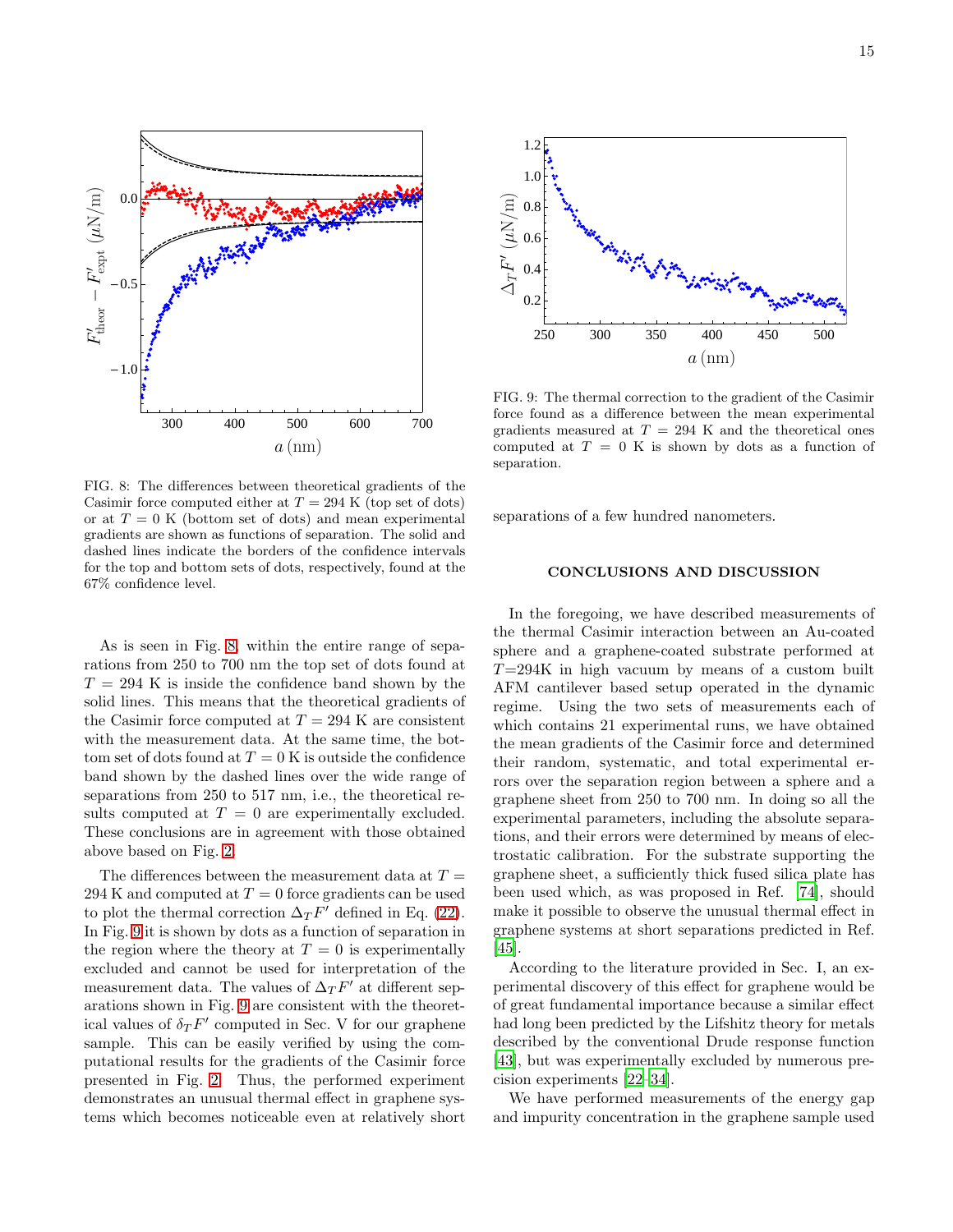and compared the experimental mean gradients of the Casimir force with theory based on the first principles of quantum electrodynamics at nonzero temperature with no fitting parameters. For this purpose, the response function of graphene was described by the polarization tensor at nonzero temperature depending on the energy gap and chemical potential which is found in the framework of the Dirac model. The experimental results are in a very good agreement with the theoretical ones computed at  $T = 294$  K over the entire measurement range within the limits of experimental and theoretical errors. The theoretical gradients of the Casimir force computed using the same theory with the same experimental parameters at  $T = 0$  K are conclusively excluded by the measurement data over the separation region from 250 to 517 nm. Thus, the presence of an unusual thermal effect in graphene systems at short separations is confirmed experimentally.

We have investigated the dependence of the thermal correction to the gradient of the Casimir force between a sphere and a graphene sample taking into account the values of the energy gap and chemical potential of graphene and also the presence of a substrate. The case of two parallel freestanding sheets of a pristine graphene, originally studied in Ref. [\[45](#page-17-6)], was also considered. It was confirmed that an observed size of the thermal effect is in agreement with that for a pristine graphene taking into account respective decrease due to the presence of a substrate and nonzero values of the energy gap and chemical potential of the graphene sheet used.

An experimental verification of the thermal effect, which is observed in the Casimir interaction with graphene at short separations, offers a clearer view on why a similar effect is experimentally excluded for metallic test bodies. The key point is that for graphene the response function to quantum fluctuations is determined theoretically on the basis of first physical principles. It is nonlocal (i.e., depends both on the frequency and on the wave vector) and pertains equally to quantum fluctuations on the mass shell (the propagating waves) and off the mass shell (the evanescent waves). Then, it is reasonable that the theoretical predictions for the Casimir interaction, which has contributions from both the propagating and evanescent waves, obtained using this formalism are confirmed experimentally. In comparison for metals, their response functions are found partially experimentally from tabulated values [\[41\]](#page-17-1) and partially using the theoretical extrapolation both given by the effect of only propagating waves. These response functions are reliably tested only in the area of quantum fluctuations on the mass shell. Note that it is even impossible to experimentally test the transverse components of their spatially nonlocal generalizations in the off-mass-shell area [\[42\]](#page-17-2). This may be the reason why the Lifshitz theory using the standard Drude model or its generalization for the case of frequency-dependent relaxation parameter (the so-called Gurzhi model) fails to predict the correct values of the Casimir force between metallic test bodies [\[110\]](#page-18-27).

Thus, information obtained from using graphene leads us to conclude that the Casimir puzzle for metals could be resolved by making the spatially nonlocal modification of the Drude model in the area of evanescent waves which leaves the response to the propagating waves almost unchanged. Such an attempt was already undertaken in Ref. [\[111\]](#page-18-28). The suggested spatially nonlocal Drude-like response functions take into account the dissipation properties of conduction electrons, as does the standard Drude model, and simultaneously bring the Lifshitz theory in agreement with measurements of the Casimir force between metallic surfaces. It is pertinent to note that the Lifshitz theory using the nonlocal Drudelike response functions introduced in Ref. [\[111\]](#page-18-28) satisfies the Nernst heat theorem both for metals with perfect crystal lattices and for lattices with the structural defects [\[112\]](#page-18-29) (we recall that the Casimir entropy calculated using the standard Drude model violates this fundamental theorem for metals with perfect crystal lattices [\[35,](#page-16-13) [36,](#page-16-14) [38\]](#page-16-15)).

To conclude, the observation of an unusual thermal effect in graphene systems at short separations, reported in this paper, may stimulate resolution of several other fundamental problems and also be useful for numerous applications of graphene in physics and nanotechnology.

#### Acknowledgments

The work of M. L., Y. Z. and U. M. was partially supported by the NSF grant PHY-2012201. The work of G. L. K. and V. M. M. was partially supported by the Peter the Great Saint Petersburg Polytechnic University in the framework of the Russian state assignment for basic research (project N FSEG-2020-0024). V. M. M. was partially funded by the Russian Foundation for Basic Research, Grant No. 19-02-00453 A. His work was also partially supported by the Russian Government Program of Competitive Growth of Kazan Federal University. The authors thank Jianlin Liu, Yongtao Cui, Xiong Xu, Yuan Li, and Yanwei He Huang of the University of California, Riverside for help with and discussions regarding STS.

- <span id="page-15-0"></span>[1] N. M. R. Peres, The transport properties of graphene: An introduction, Rev. Mod. Phys. 82, 2673 (2010).
- [2] S. Das Sarma, S. Adam, E. H. Hwang, and E. Rossi, Electronic transport in two-dimensional graphene, Rev. Mod. Phys. 83, 407 (2011).
- [3] T. Stauber, N. M. R. Peres, and A. K. Geim, Optical conductivity of graphene in the visible region of the spectrum, Phys. Rev. B 78, 085432 (2008).
- <span id="page-15-1"></span>[4] K. F. Mak, M. Y. Sfeir, Y. Wu, C. H. Lui, J. A. Misewich, and T. F. Heinz, Measurement of the optical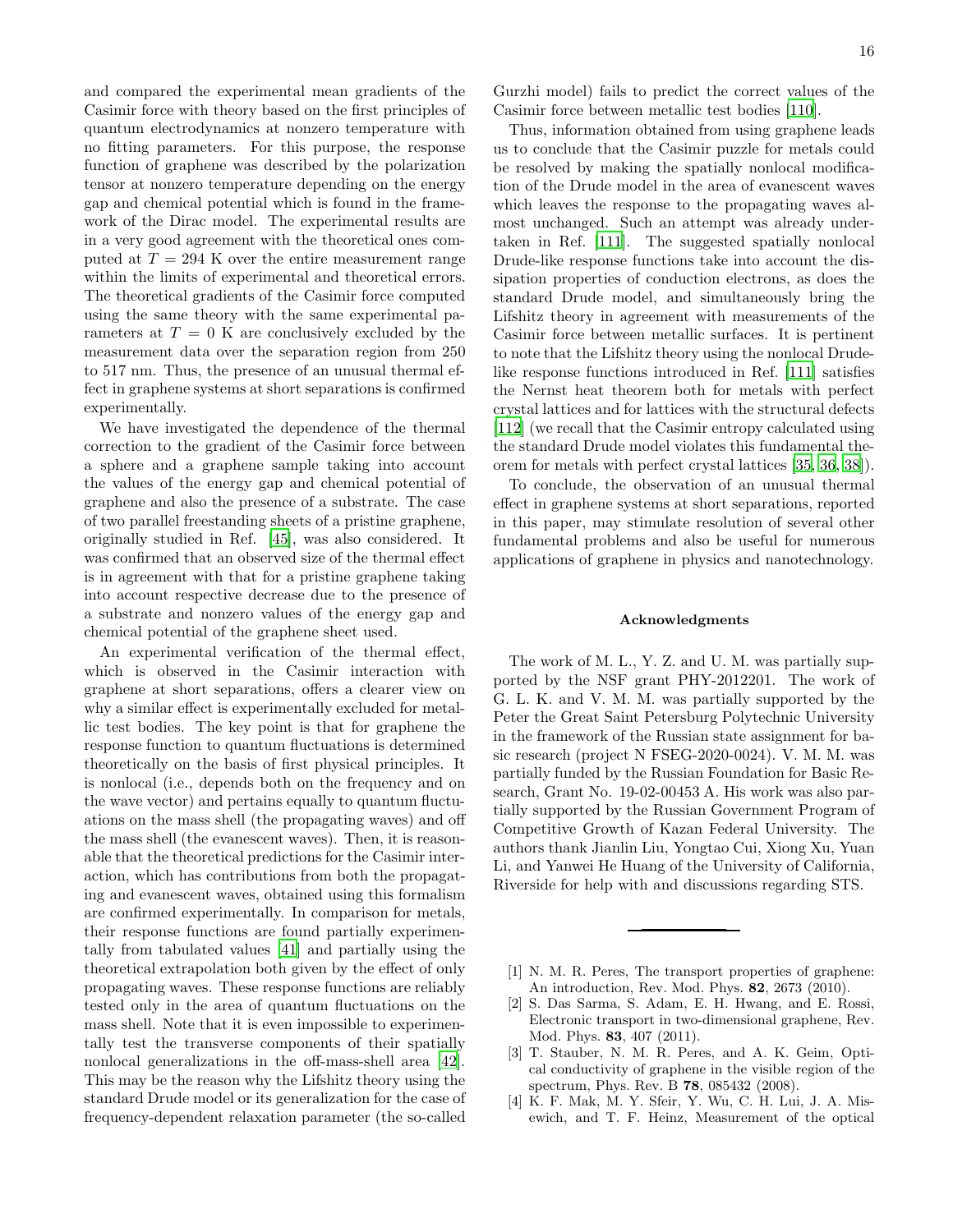conductivity of graphene, Phys. Rev. Lett. 101, 196405 (2008).

- <span id="page-16-0"></span>[5] M. I. Katsnelson, K. S. Novoselov, and A. K. Geim, Chiral tunnelling and the Klein Paradox in graphene, Nat. Phys. 2, 620 (2006).
- <span id="page-16-1"></span>[6] D. Allor, T. D. Cohen, and D. A. McGady, Schwinger mechanism and graphene, Phys. Rev. D 78, 096009 (2008).
- [7] C. G. Beneventano, P. Giacconi, E. M. Santangelo, and R. Soldati, Planar QED at finite temperature and density: Hall conductivity, Berry's phases and minimal conductivity of graphene, J. Phys. A 42, 275401 (2009).
- [8] G. L. Klimchitskaya and V. M. Mostepanenko, Creation of quasiparticles in graphene by a time-dependent electric field, Phys. Rev. D 87, 125011 (2013).
- <span id="page-16-2"></span>[9] I. Akal, R. Egger, C. Müller, and S. Villarba-Chávez, Low-dimensional approach to pair production in an oscillating electric field: Application to bandgap graphene layers, Phys. Rev. D 93, 116006 (2016).
- <span id="page-16-3"></span>[10] M. O. Goerbig, Electronic properties of graphene in a strong magnetic field, Rev. Mod. Phys. 83, 1193 (2011).
- <span id="page-16-4"></span>[11] A. H. Castro Neto, F. Guinea, N. M. R. Peres, K. S. Novoselov, and A. K. Geim, The electronic properties of graphene, Rev. Mod. Phys. 81, 109 (2009).
- <span id="page-16-20"></span>[12] Physics of Graphene, ed. H. Aoki and M. S. Dresselhaus (Springer, Cham, 2014).
- <span id="page-16-5"></span>[13] M. I. Katsnelson, The Physics of Graphene (Cambridge University Press, Cambridge, 2020).
- <span id="page-16-6"></span>[14] H. B. G. Casimir, On the attraction between two perfectly conducting bodies, Proc. Kon. Ned. Akad. Wet. B 51, 793 (1948).
- <span id="page-16-7"></span>[15] E. M. Lifshitz, The theory of molecular attractive forces between solids, Zh. Eksp. Teor. Fiz. 29, 94 (1955) [Sov. Phys. JETP 2, 73 (1956)].
- <span id="page-16-8"></span>[16] E. M. Lifshitz and L. P. Pitaevskii, *Statistical Physics*, Part II (Pergamon, Oxford, 1980).
- <span id="page-16-9"></span>[17] T. Emig, R. L. Jaffe, M. Kardar, and A. Scardicchio, Casimir Interaction between a Plate and a Cylinder, Phys. Rev. Lett. 96, 080403 (2006).
- [18] M. Bordag, Casimir effect for a sphere and a cylinder in front of a plane and corrections to the proximity force theorem, Phys. Rev. D **73**, 125018 (2006).
- [19] O. Kenneth and I. Klich, Casimir forces in a T-operator approach, Phys. Rev. B 78, 014103 (2008).
- [20] T. Emig, N. Graham, R. L. Jaffe, and M. Kardar, Casimir forces between compact objects: The scalar case, Phys. Rev. D 77, 025005 (2008).
- <span id="page-16-10"></span>[21] S. J. Rahi, T. Emig, N. Graham, R. L. Jaffe, and M. Kardar, Scattering theory approach to electrodynamic Casimir forces, Phys. Rev. D 80, 085021 (2009).
- <span id="page-16-11"></span>[22] R. S. Decca, E. Fischbach, G. L. Klimchitskaya, D. E. Krause, D. López, and V. M. Mostepanenko, Improved tests of extra-dimensional physics and thermal quantum field theory from new Casimir force measurements, Phys. Rev. D 68, 116003 (2003).
- <span id="page-16-26"></span>[23] R. S. Decca, D. López, E. Fischbach, G. L. Klimchitskaya, D. E. Krause, and V. M. Mostepanenko, Precise comparison of theory and new experiment for the Casimir force leads to stronger constraints on thermal quantum effects and long-range interactions, Ann. Phys. (NY) 318, 37 (2005).
- [24] R. S. Decca, D. López, E. Fischbach, G. L. Klimchitskaya, D. E. Krause, and V. M. Mostepanenko, Tests of new physics from precise measurements of the Casimir

pressure between two gold-coated plates, Phys. Rev. D 75, 077101 (2007).

- <span id="page-16-27"></span>[25] R. S. Decca, D. López, E. Fischbach, G. L. Klimchitskaya, D. E. Krause, and V. M. Mostepanenko, Novel constraints on light elementary particles and extradimensional physics from the Casimir effect, Eur. Phys. J. C 51, 963 (2007).
- <span id="page-16-21"></span>[26] C.-C. Chang, A. A. Banishev, R. Castillo-Garza, G. L. Klimchitskaya, V. M. Mostepanenko, and U. Mohideen, Gradient of the Casimir force between Au surfaces of a sphere and a plate measured using an atomic force microscope in a frequency-shift technique, Phys. Rev. B 85, 165443 (2012).
- <span id="page-16-17"></span>[27] A. A. Banishev, C.-C. Chang, G. L. Klimchitskaya, V. M. Mostepanenko, and U. Mohideen, Measurement of the gradient of the Casimir force between a nonmagnetic gold sphere and a magnetic nickel plate, Phys. Rev. B 85, 195422 (2012).
- [28] A. A. Banishev, G. L. Klimchitskaya, V. M. Mostepanenko, and U. Mohideen, Demonstration of the Casimir Force between Ferromagnetic Surfaces of a Ni-Coated Sphere and a Ni-Coated Plate, Phys. Rev. Lett. 110, 137401 (2013).
- <span id="page-16-18"></span>[29] A. A. Banishev, G. L. Klimchitskaya, V. M. Mostepanenko, and U. Mohideen, Casimir force between two magnetic metals in comparison with nonmagbetic test bodies, Phys. Rev. B 88, 155410 (2013).
- <span id="page-16-19"></span>[30] G. Bimonte, D. López, and R. S. Decca, Isoelectronic determination of the thermal Casimir force, Phys. Rev. B 93, 184434 (2016).
- <span id="page-16-22"></span>[31] J. Xu, G. L. Klimchitskaya, V. M. Mostepanenko, and U. Mohideen, Reducing detrimental electrostatic effects in Casimir-force measurements and Casimir-force-based microdevices, Phys. Rev. A 97, 032501 (2018).
- <span id="page-16-24"></span>[32] M. Liu, J. Xu, G. L. Klimchitskaya, V. M. Mostepanenko, and U. Mohideen, Examining the Casimir puzzle with an upgraded AFM-based technique and advanced surface cleaning, Phys. Rev. B 100, 081406(R) (2019).
- <span id="page-16-23"></span>[33] M. Liu, J. Xu, G. L. Klimchitskaya, V. M. Mostepanenko, and U. Mohideen, Precision measurements of the gradient of the Casimir force between ultraclean metallic surfaces at larger separations, Phys. Rev. A 100, 052511 (2019).
- <span id="page-16-12"></span>[34] G. Bimonte, B. Spreng, P. A. Maia Neto, G.-L. Ingold, G. L. Klimchitskaya, V. M. Mostepanenko, and R. S. Decca, Measurement of the Casimir Force between 0.2 and  $8 \mu m$ : Experimental Procedures and Comparison with Theory, Universe 7, 040093 (2021).
- <span id="page-16-13"></span>[35] M. Bordag, G. L. Klimchitskaya, U. Mohideen, and V. M. Mostepanenko, Advances in the Casimir Effect (Oxford University Press, Oxford, 2015).
- <span id="page-16-14"></span>[36] G. L. Klimchitskaya, U. Mohideen, and V. M. Mostepanenko, The Casimir force between real materials: Experiment and theory, Rev. Mod. Phys. 81, 1827 (2009).
- <span id="page-16-25"></span>[37] L. M. Woods, D. A. R. Dalvit, A. Tkatchenko, P. Rodriguez-Lopez, A. W. Rodriguez, and R. Podgornik, Materials perspective on Casimir and van der Waals interactions, Rev. Mod. Phys. 88, 045003 (2016).
- <span id="page-16-15"></span>[38] V. M. Mostepanenko, Casimir Puzzle and Conundrum: Discovery and Search for Resolution, Universe 7, 040084 (2021).
- <span id="page-16-16"></span>[39] A. O. Sushkov, W. J. Kim, D. A. R. Dalvit, and S. K. Lamoreaux, Observation of the thermal Casimir force, Nat. Phys. 7, 230 (2011).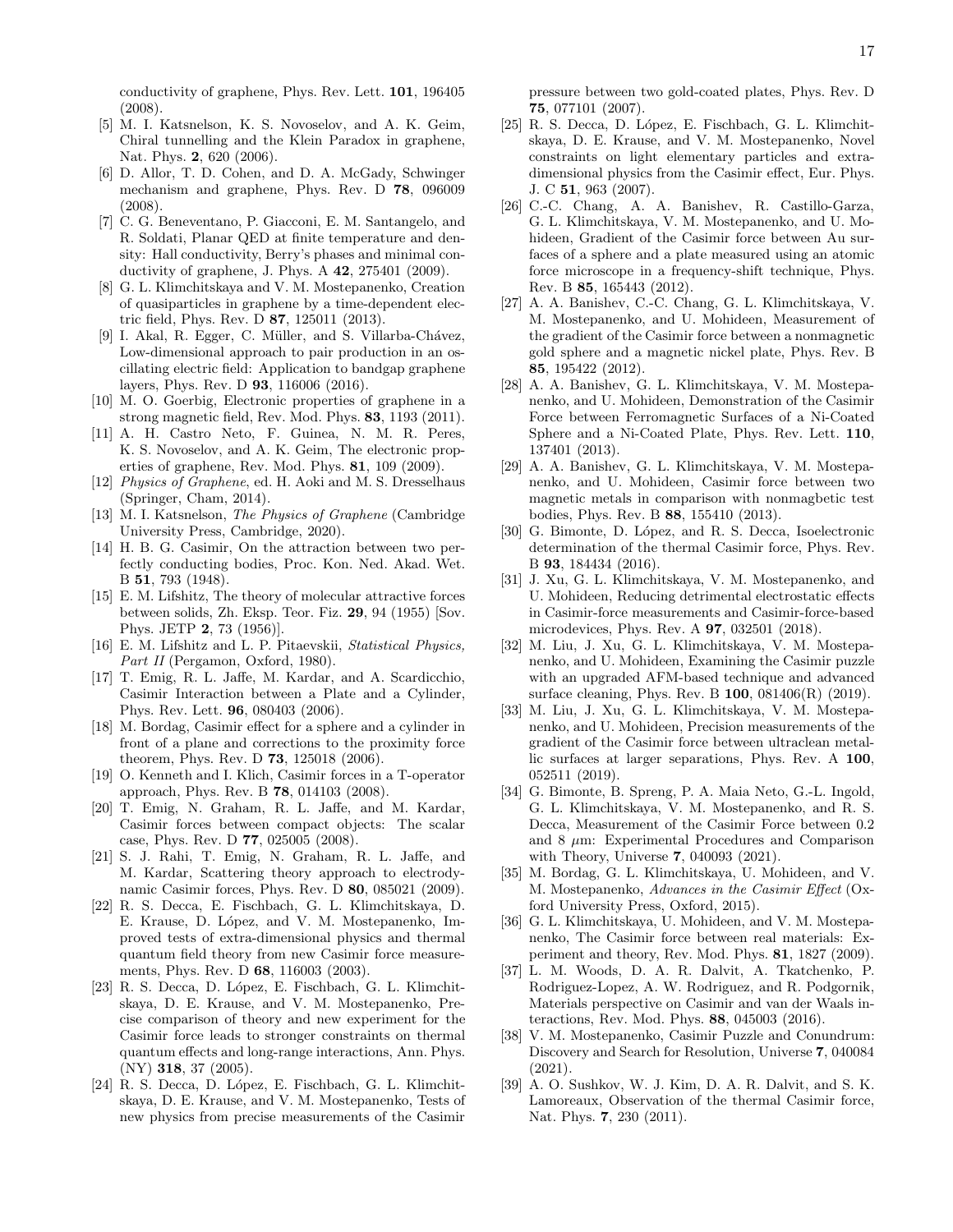- <span id="page-17-0"></span>[40] V. B. Bezerra, G. L. Klimchitskaya, U. Mohideen, V. M. Mostepanenko, and C. Romero, Impact of surface imperfections on the Casimir force for lenses of centimetersize curvature radii, Phys. Rev. B 83, 075417 (2011).
- <span id="page-17-1"></span>[41] Handbook of Optical Constants of Solids, edited by E. D. Palik (Academic Press, New York, 1985).
- <span id="page-17-2"></span>[42] M. Dressel and G. Grüner, *Electrodynamics of Solids:* Optical Properties of Electrons in Metals (Cambridge University Press, Cambridge, 2003).
- <span id="page-17-3"></span>[43] M. Boström and Bo E. Sernelius, Thermal Effects on the Casimir Force in the  $0.1-5 \mu m$  Range, Phys. Rev. Lett. 84, 4757 (2000).
- <span id="page-17-4"></span>[44] J. F. Dobson, A. White, and A. Rubio, Asymptotics of the dispersion interaction: Analytic benchmarks for van der Waals energy functionals, Phys. Rev. Lett. 96, 073201 (2006).
- <span id="page-17-6"></span>[45] G. Gómez-Santos, Thermal van der Waals interaction between graphene layers, Phys. Rev. B 80, 245424 (2009).
- [46] D. Drosdoff and L. M. Woods, Casimir forces and graphene sheets, Phys. Rev. B 82, 155459 (2010).
- [47] D. Drosdoff and L. M. Woods, Casimir interaction between graphene sheets and metamaterials, Phys. Rev. A 84, 062501 (2011).
- [48] Bo E. Sernelius, Casimir interactions in graphene systems, Europhys. Lett. 95, 57003 (2011).
- [49] T. E. Judd, R. G. Scott, A. M. Martin, B. Kaczmarek, and T. M. Fromhold, Quantum reflection of ultracold atoms from thin films, graphene and semiconductor heterostructures, New J. Phys. 13, 083020 (2011).
- [50] J. Sarabadani, A. Naji, R. Asgari, and R. Podgornik, Many-body effects in the van der Waals-Casimir interaction between graphene layers, Phys. Rev. B 84, 155407  $(2011)$ ; Phys. Rev. B 87, 239905(E)  $(2013)$ .
- [51] D. Drosdoff, A. D. Phan, L. M. Woods, I. V. Bondarev, and J. F. Dobson, Effects of spatial dispersion on the Casimir force between graphene sheets, Eur. Phys. J. B 85, 365 (2012).
- [52] Bo E. Sernelius, Retarded interactions in graphene systems, Phys. Rev. B 85, 195427 (2012); 89, 079901(E) (2014).
- [53] W.-K. Tse and A. H. MacDonald, Quantized Casimir Force, Phys. Rev. Lett. 109, 236806 (2012).
- [54] A. D. Phan, L. M. Woods, D. Drosdoff, I. V. Bondarev, and N. A. Viet, Temperature dependent graphene suspension due to thermal Casimir interaction, Appl. Phys. Lett. 101, 113118 (2012).
- [55] A. D. Phan, N. A. Viet, N. A. Poklonski, L. M. Woods, and C. H. Le, Interaction of a graphene sheet with a ferromagnetic metal plate, Phys. Rev. B 86, 155419 (2012).
- [56] S. Ribeiro and S. Scheel, Shielding vacuum fluctuations with graphene, Phys. Rev. A 88, 042519 (2013); 89 039904(E) (2014).
- [57] T. Cysne, W. J. M. Kort-Kamp, D. Oliver, F. A. Pinheiro, F. S. S. Rosa, and C. Farina, Tuning the Casimir-Polder interaction via magneto-optical effects in graphene, Phys. Rev. A 90, 052511 (2014).
- [58] N. Knusnutdinov, R. Kashapov, and L. M. Woods, Casimir-Polder effect for a stack of conductive planes, Phys. Rev. A 94, 012513 (2016).
- [59] N. Inui, Casimir effect on graphene resonator, J. Appl. Phys. 119, 104502 (2016).
- [60] N. Knusnutdinov, R. Kashapov, and L. M. Woods,

Thermal Casimir and Casimir-Polder interactions in N parallel 2D Dirac materials, 2D Materials 5, 035032 (2018).

- <span id="page-17-5"></span>[61] A. Derras-Chouk, E. M. Chudnovsky, D. A. Garanin, and R. Jaafar, Graphene cantilever under Casimir force, J. Phys. D: Appl. Phys. 51, 195301 (2018).
- <span id="page-17-7"></span>[62] P. K. Pyatkovsky, Dynamical polarization, screening, and plasmons in gapped graphene, J. Phys.: Condens. Matter 21, 025506 (2009).
- <span id="page-17-8"></span>[63] M. Bordag, I. V. Fialkovsky, D. M. Gitman, and D. V. Vassilevich, Casimir interaction between a perfect conductor and graphene described by the Dirac model, Phys. Rev. B 80, 245406 (2009).
- <span id="page-17-9"></span>[64] I. V. Fialkovsky, V. N. Marachevsky, and D. V. Vassilevich, Finite-temperature Casimir effect for graphene, Phys. Rev. B 84, 035446 (2011).
- <span id="page-17-10"></span>[65] M. Bordag, G. L. Klimchitskaya, V. M. Mostepanenko, and V. M. Petrov, Quantum field theoretical description for the reflectivity of graphene, Phys. Rev. D 91, 045037  $(2015)$ ; **93**, 089907(E)  $(2016)$ .
- <span id="page-17-11"></span>[66] M. Bordag, I. Fialkovskiy, and D. Vassilevich, Enhanced Casimir effect for doped graphene, Phys. Rev. B 93, 075414 (2016); 95, 119905(E) (2017).
- <span id="page-17-12"></span>[67] M. Bordag, G. L. Klimchitskaya, and V. M. Mostepanenko, Thermal Casimir effect in the interaction of graphene with dielectrics and metals, Phys. Rev. B 86, 165429 (2012).
- [68] M. Chaichian, G. L. Klimchitskaya, V. M. Mostepanenko, and A. Tureanu, Thermal Casimir-Polder interaction of different atoms with graphene, Phys. Rev. A 86, 012515 (2012).
- <span id="page-17-13"></span>[69] G. L. Klimchitskaya and V. M. Mostepanenko, Van der Waals and Casimir interactions between two graphene sheets, Phys. Rev. B 87, 075439 (2013).
- [70] B. Arora, H. Kaur, and B. K. Sahoo,  $C_3$  coefficients for the alkali atoms interacting with a graphene and carbon nanotube, J. Phys. B 47, 155002 (2014).
- [71] K. Kaur, J. Kaur, B. Arora, and B. K. Sahoo, Emending thermal dispersion interaction of Li, Na, K and Rb alkali-metal atoms with graphene in the Dirac model, Phys. Rev. B 90, 245405 (2014).
- [72] G. L. Klimchitskaya and V. M. Mostepanenko, Classical Casimir-Polder force between polarizable microparticles and thin films including graphene, Phys. Rev. A 89, 012516 (2014).
- [73] G. L. Klimchitskaya and V. M. Mostepanenko, Classical limit of the Casimir interaction for thin films with applications to graphene, Phys. Rev. B 89, 035407 (2014).
- <span id="page-17-16"></span>[74] G. L. Klimchitskaya and V. M. Mostepanenko, Observability of thermal effects in the Casimir interaction from graphene-coated substrates, Phys. Rev. A 89, 052512 (2014).
- [75] G. L. Klimchitskaya and V. M. Mostepanenko, Impact of graphene coating on the atom-plate interaction, Phys. Rev. A 89, 062508 (2014).
- <span id="page-17-14"></span>[76] G. L. Klimchitskaya, V. M. Mostepanenko, and Bo E. Sernelius, Two approaches for describing the Casimir interaction with graphene: Density-density correlation function versus polarization tensor, Phys. Rev. B 89, 125407 (2014).
- <span id="page-17-15"></span>[77] G. L. Klimchitskaya and V. M. Mostepanenko, Origin of large thermal effect in the Casimir interaction between two graphene sheets, Phys. Rev. B 91, 174501 (2015).
- [78] G. Bimonte, G. L. Klimchitskaya, and V. M. Mostepa-